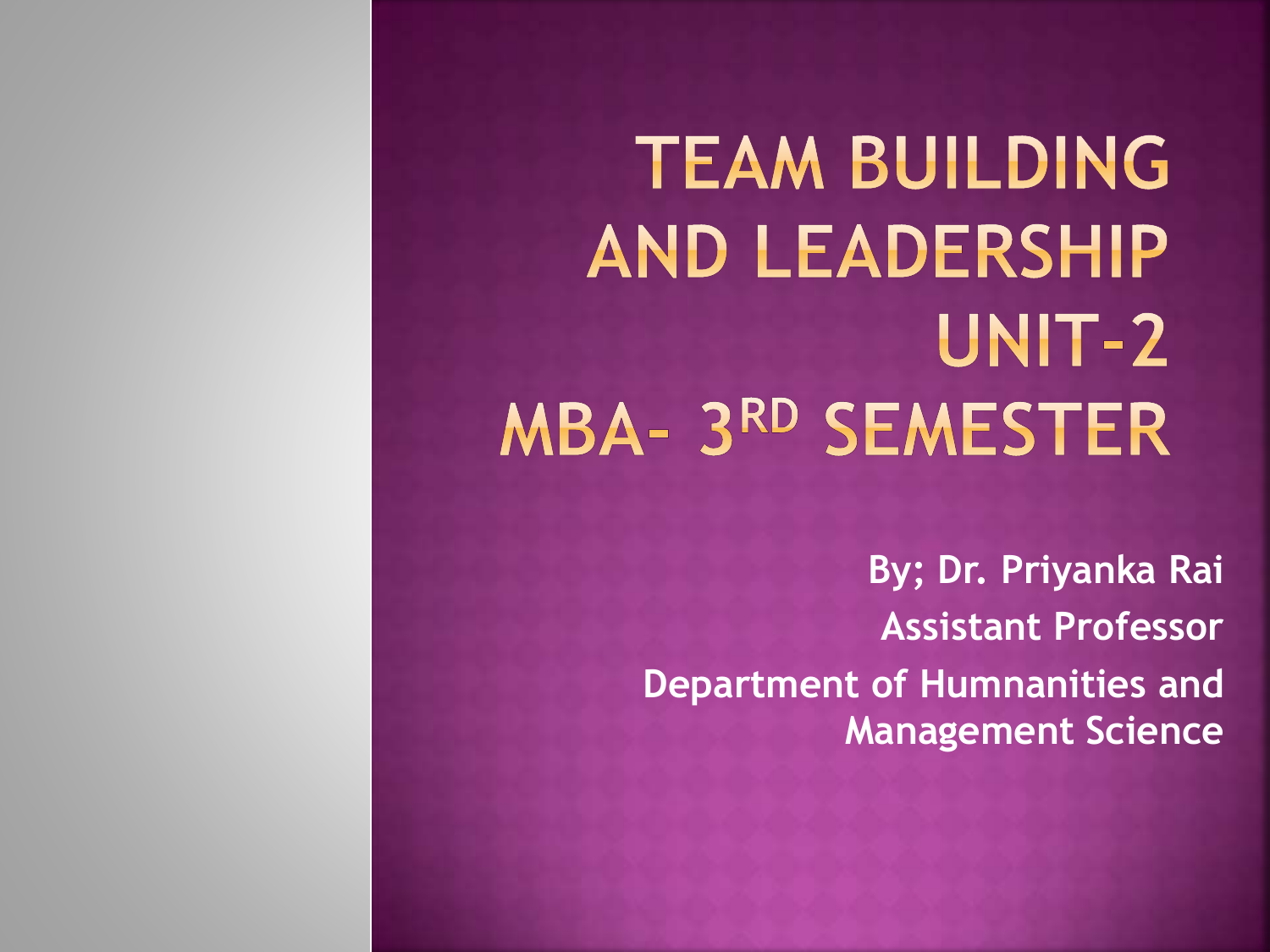## WHO IS A LEADER

- A leader inspires others to act while simultaneously directing the way that they act. They must be personable enough for others to follow their orders, and they must have the critical thinking skills to know the best way to use the resources at an organization's disposal.
- Leadership captures the essentials of being able and prepared to inspire others. Effective leadership is based upon ideas—both original and borrowed—that are effectively communicated to others in a way that engages them enough to act as the leader wants them to act.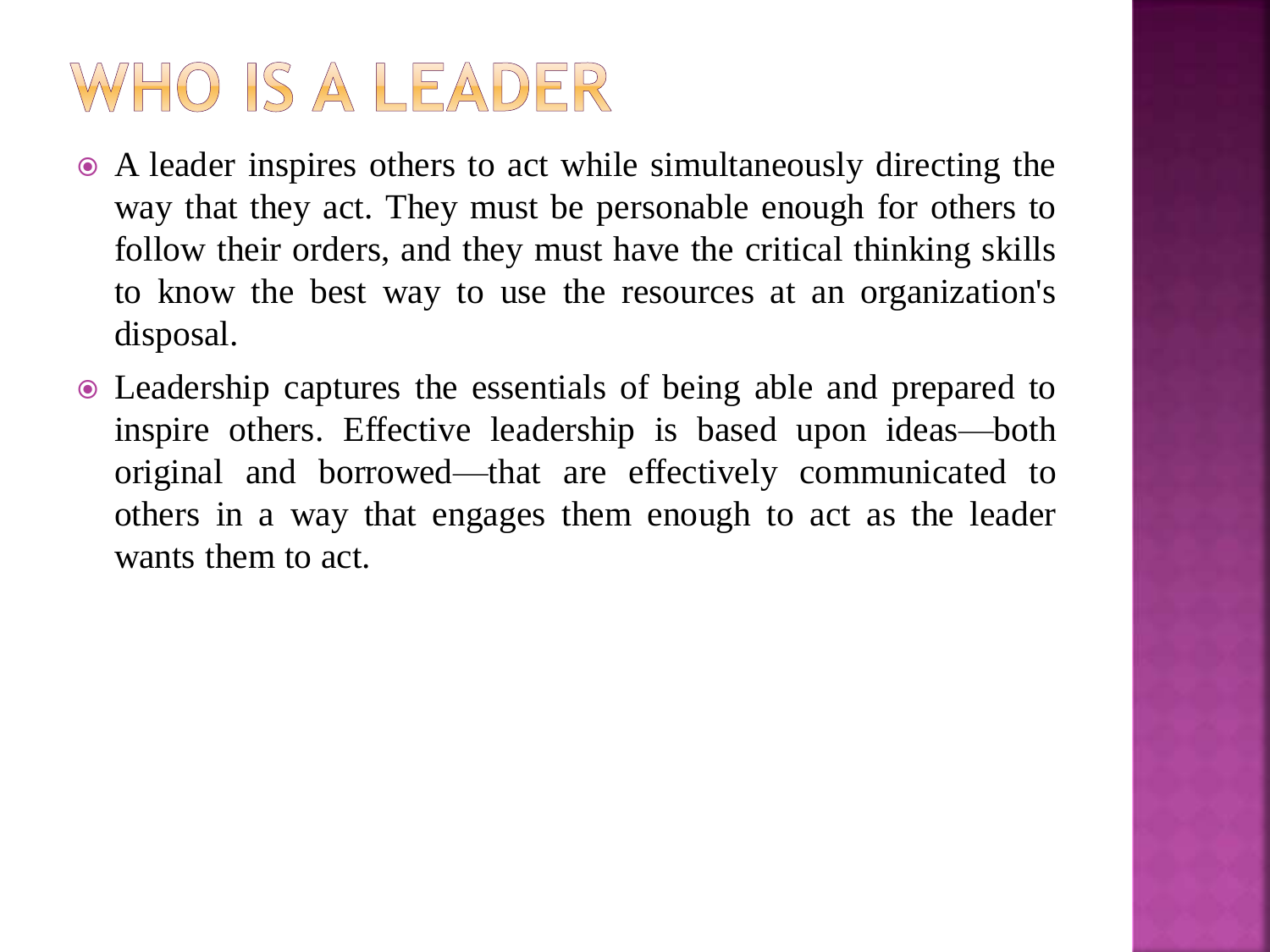

- The complexity of human nature and office politics can obfuscate where a leader needs to focus his/her attention. Amidst office drama, jockeying for resources, or decoding the tone of the boss's emails, it is easy to become distracted and overlook what needs to be done to build great teams. These are, however, daily realities of business. The exceptional leader can rise above the distractions. When he or she does, the following ten areas become more apparent paths to more meaningful work.
- **Focus on Clarity** Clarity is made up of four items: goals, priorities, expectations, and a short feedback loop. With clarity, a team knows where to shift its focus and determine the level of effort necessary to finish an assignment. In the absence of clarity, teams make up what they think is important. The leader is rarely pleased with the outcome.

#### **Focus on Relationships**

 $\bullet$  It is easier to trust and understand colleagues when relationships are high-quality. Great teams make time to eat together, have coffee together, plan together, review progress, and even share a drink together. We find safety in relationships where there is a bond.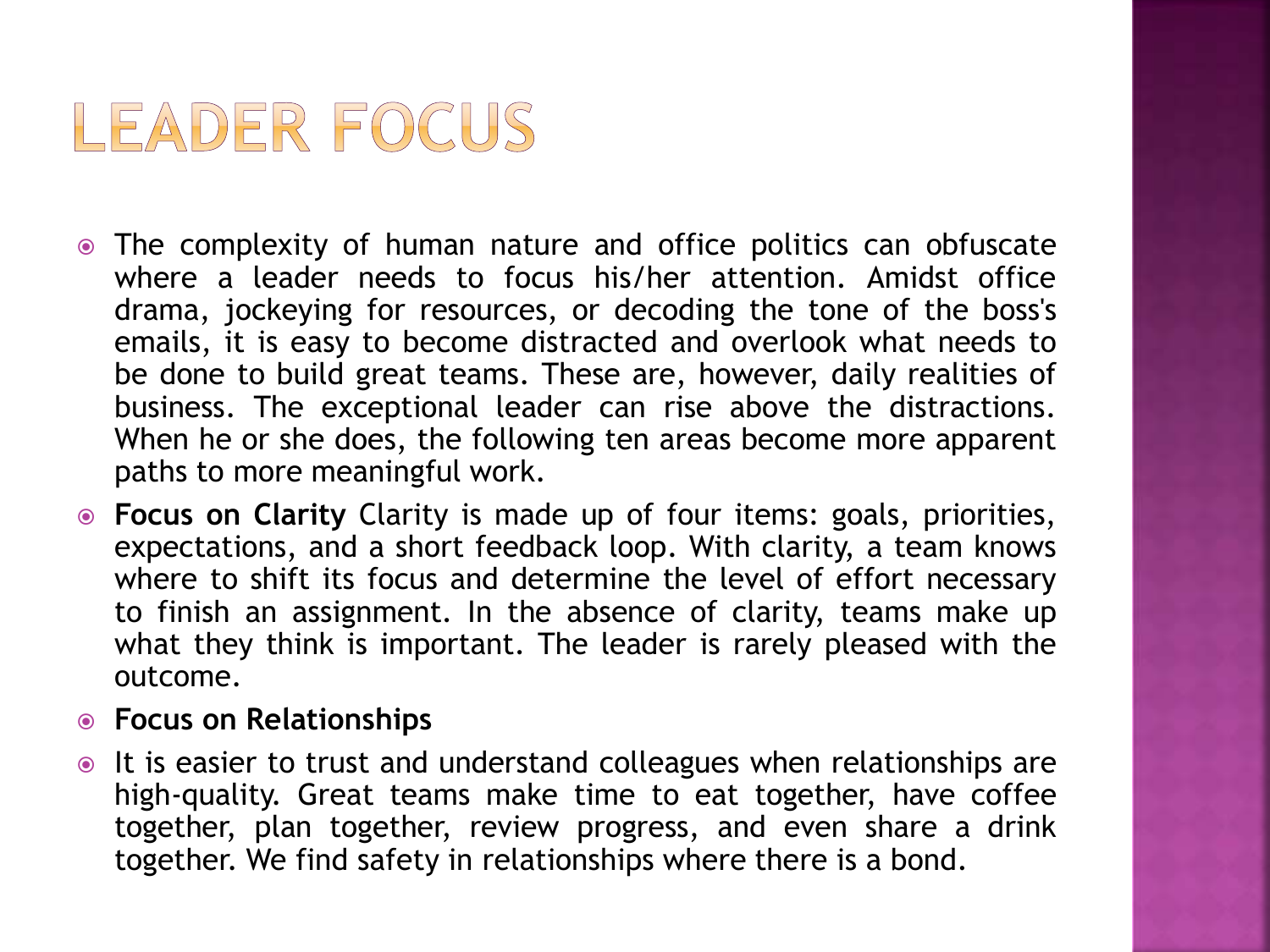## CONTINUED ....

#### **Focus on Solutions**

 High-quality teams solve problems. They do not get to absorbed in idolizing the problem. Instead, they develop a bias for solutions and what is possible. Central to this focus is clarity and quality relationships. Clarity provides the parameters to solve problems. Relationships help us determine who needs to be involved and when to achieve the desired solution.

#### **Focus on Radical Candor**

• In a results-oriented culture, people practice radical candor. Author and consultant Kim Scott popularized the term in her book with the same name. Scott explains radical candor this way:

#### **Focus on Progress**

• It is maddening and demotivating to spend time on a project that goes nowhere. Progress is particularly powerful for teams. Leaders must remain aware of impediments to progress and then remove barriers swiftly.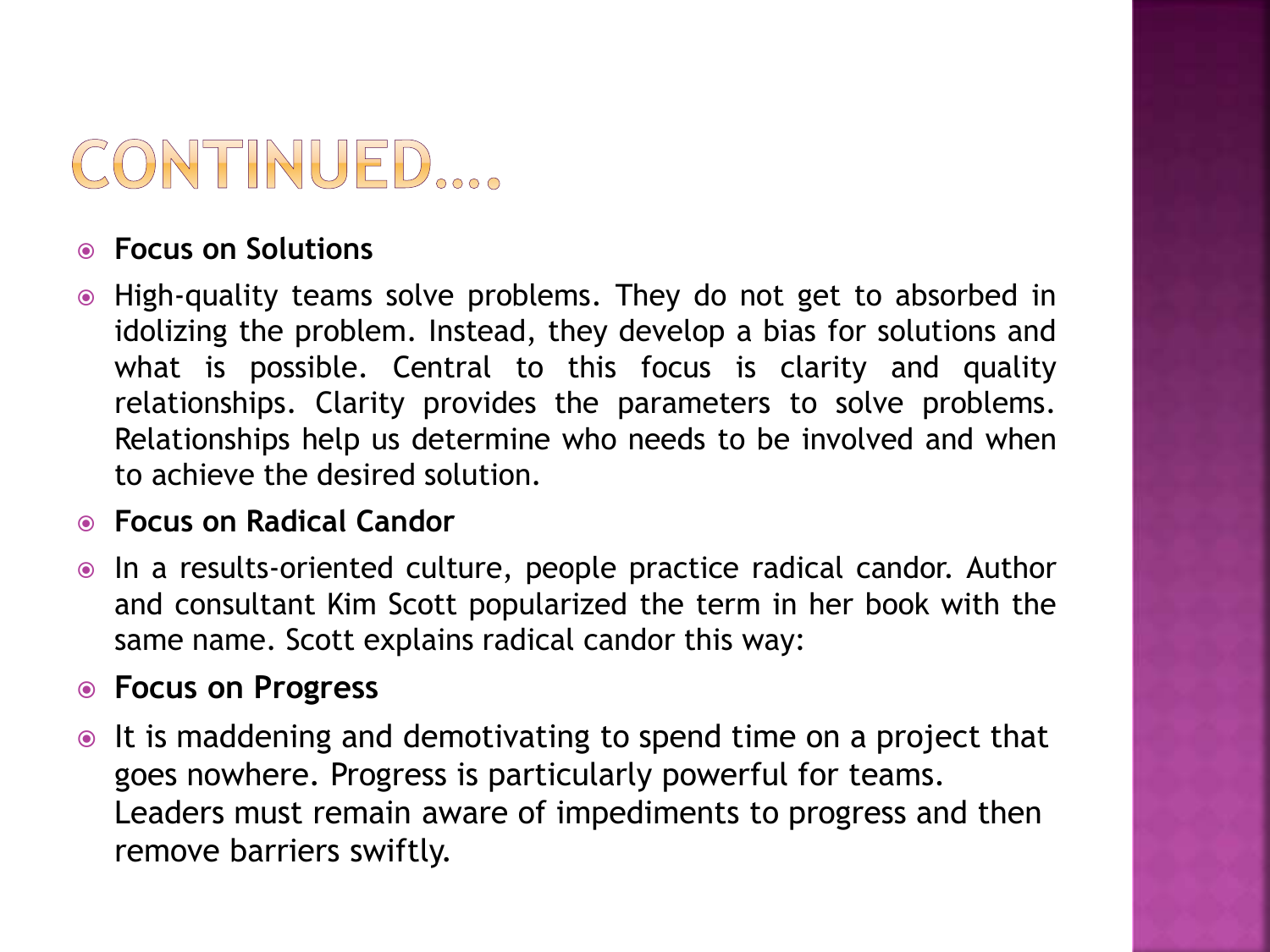

#### **Focus on Strengths**

 A strength is not just what we are good it. It is also something that energizes. It's a performance advantage to pair up a strategic thinker with another team member who is strong in execution. Know how to position team members to maximize their strengths individually and collectively. This also boosts work fulfillment.

#### **Focus on Purpose**

 A team that knows its purpose and how they make a difference can innovate, adapt to change more easily, and make stronger decisions. A sense of purpose is a calling that unifies the team's collective effort. Without purpose the team's focus can meander, undermining performance and discipline.

#### **Focus on Workplace Climate**

 Climate is what it feels like to work in the team. In a cause-and-effect relationship, employees' perception of their boss influences their commitment and effort that ultimately effects results. As a leader, know what your actions and words create. Collaborative, affiliative, and coaching leadership styles have a positive effect on climate and motivation.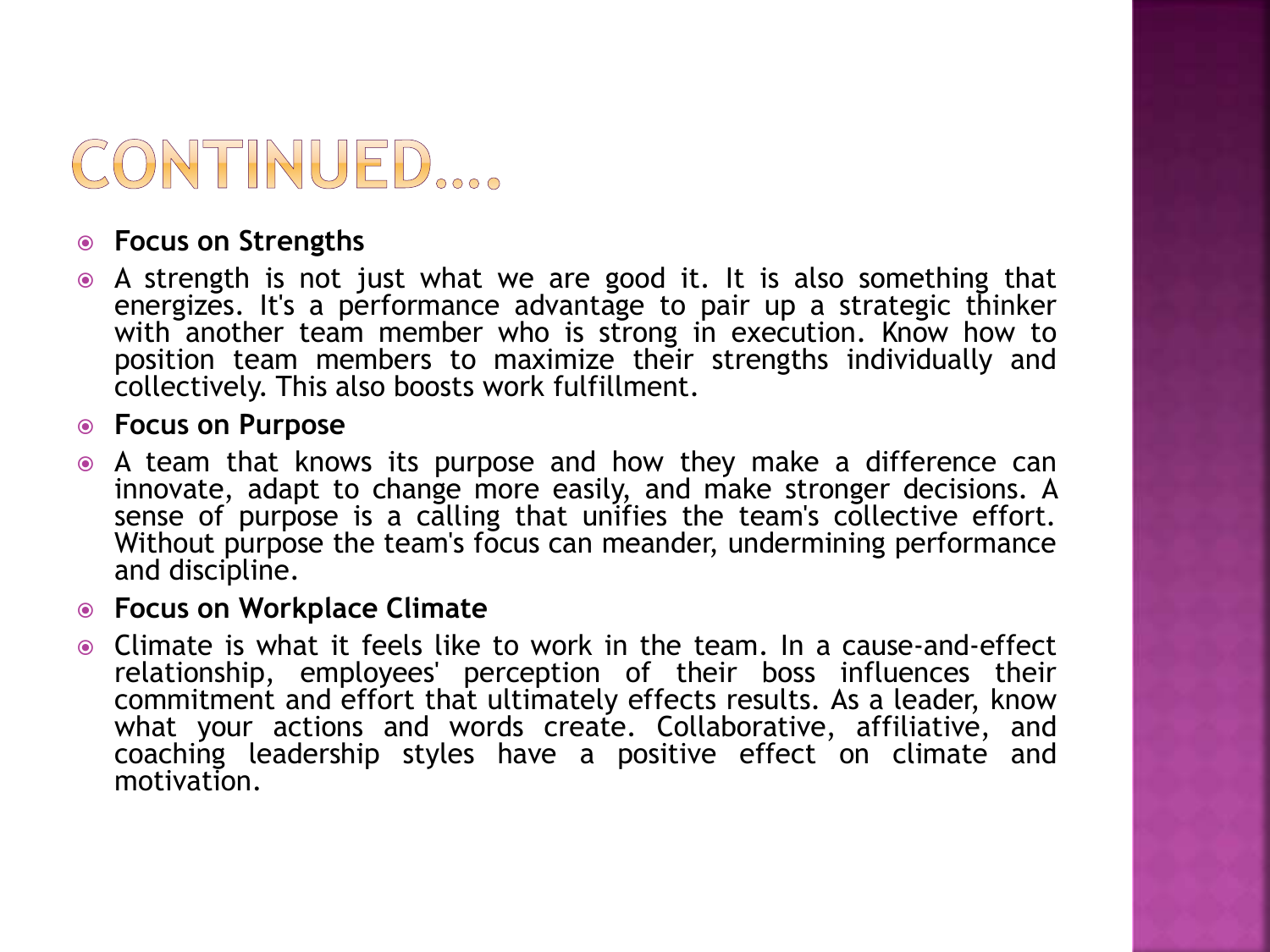## CONTINUED.....

#### **Focus on whole-employee growth**

 Team members' commitment and performance increase when they believe you are genuinely invested in their success. Broaden your perspective on growth. Instead of focusing only on professional growth, also spend time helping each person on your team grow outside of work.

#### **Focus on Values-Alignment**

 Employees want greater alignment with their personal values and the company's, too. One way to look at this growing workforce expectation is a source of fulfillment. Fulfilling work is an intrinsic motivator that has a longlasting influence on performance. Evaluating the opposite dynamic--believing

in a value but not acting in alignment with it--we become anxious.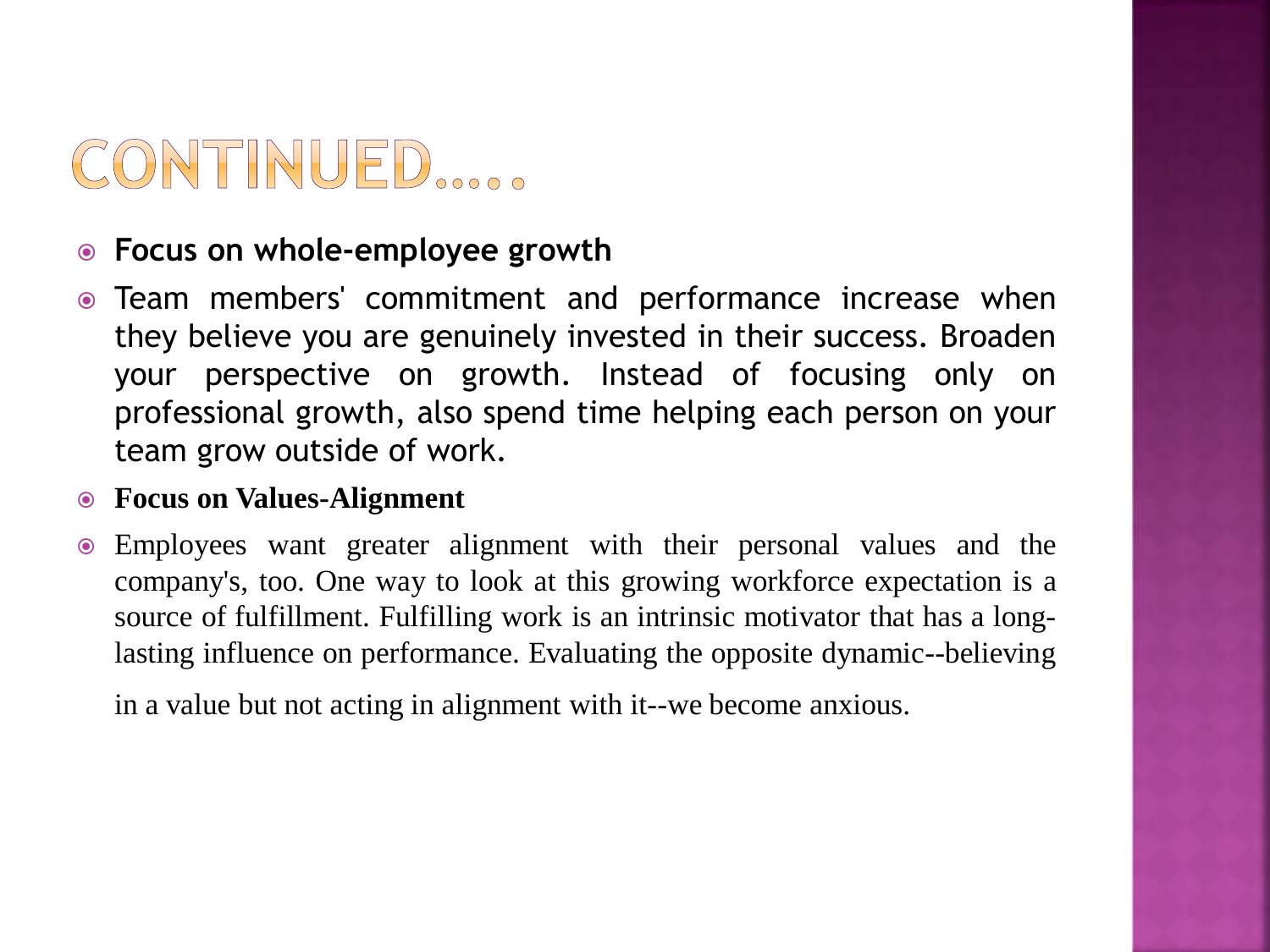## POWER, INFLUENCE AND AUTHORITY

- Influence occurs when a person or a group affects what another person or group does and/or thinks.
- Power is the potential or capacity of a person or group to influence other people or groups.
- Authority is one particular kind of power given to an individual or group.
- Influence can be defined as the ability to create an impact on the beliefs and actions of an individual. Influence evokes respect. Unlike Power, influence contains such a magic that those under the influence keep working in the desired manner even in the absence of the influential person. Influence is a desirable trait in any leader.
- Power can be defined as the authority to get something done through an individual. This usually evokes fear. Both power and influence can be used to achieve a particular goal such as the completion of a task. However, since power is often associated with fear, there is a tendency for the task to be completed poorly. Especially, when the person, who uses the power, is absent, the quality of work decreases.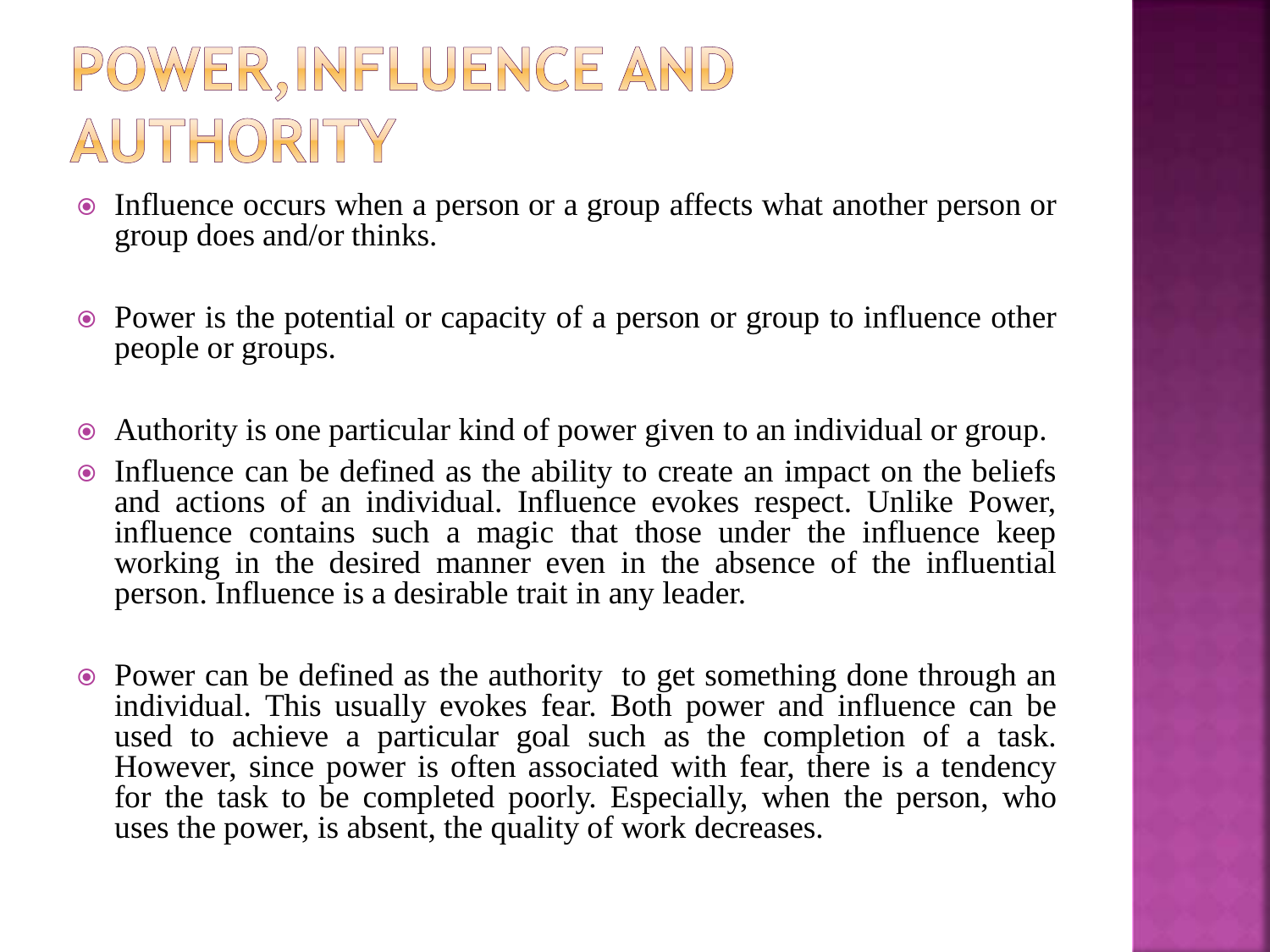## DIFFERENCE BETWEEN POWER AND INFLUENCE

| Power                                                                                                                                                                           | <b>Influence</b>                                                                                                                                |
|---------------------------------------------------------------------------------------------------------------------------------------------------------------------------------|-------------------------------------------------------------------------------------------------------------------------------------------------|
| Power is the authority to get<br>things done by others.                                                                                                                         | Influence is the ability to create<br>an impact on the beliefs and<br>actions of others without forcing<br>them.                                |
| Power might not generate respect<br>because people are forced to<br>obey the commands of someone<br>who is stronger and has authority<br>over them.                             | Influence generates respect as<br>people act out of their own<br>beliefs and change of heart when<br>they like someone or follow him<br>or her. |
| Power does not contain any<br>emotional feelings and without<br>the presence of an authoritative<br>figure, work may not continue or<br>its quality may not remain the<br>same. | Influence is just like a magic and<br>those being influenced keep<br>working even when the influential<br>figure is not present.                |
| Power is positional as it usually<br>comes with a high post and rank.                                                                                                           | Influence is personal and it is due<br>to who the person is, not what<br>rank he or she holds.                                                  |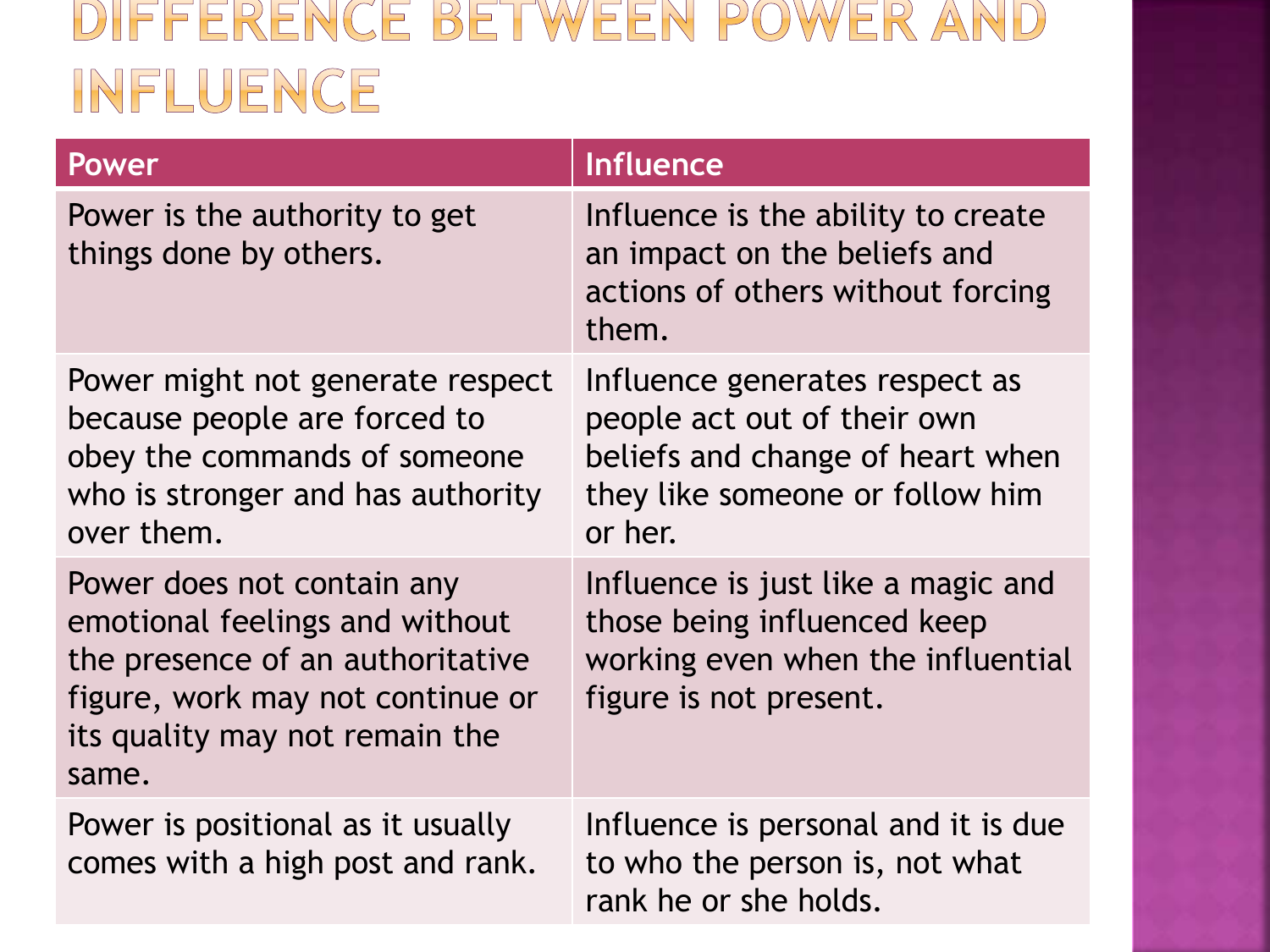

Power pushes people to do things. Influence persuades people by changing their beliefs and perceptions.

Power is imposed by authoritative figures like bosses or teachers.

Influence does not require position or authority and it is wholeheartedly accepted.



#### Power, Authority and Influence

#### Objectives:

- 1. Definition of Power, Authority and Influence
- 2. Identifying the characteristics of power
- 3. Identifying the different sources of power
- 4. Identifying the six influence strategies (6 Ps)
- 5. Using Power Responsibilities

6. Get familiar with the theories of leadership, related process, abilities and skills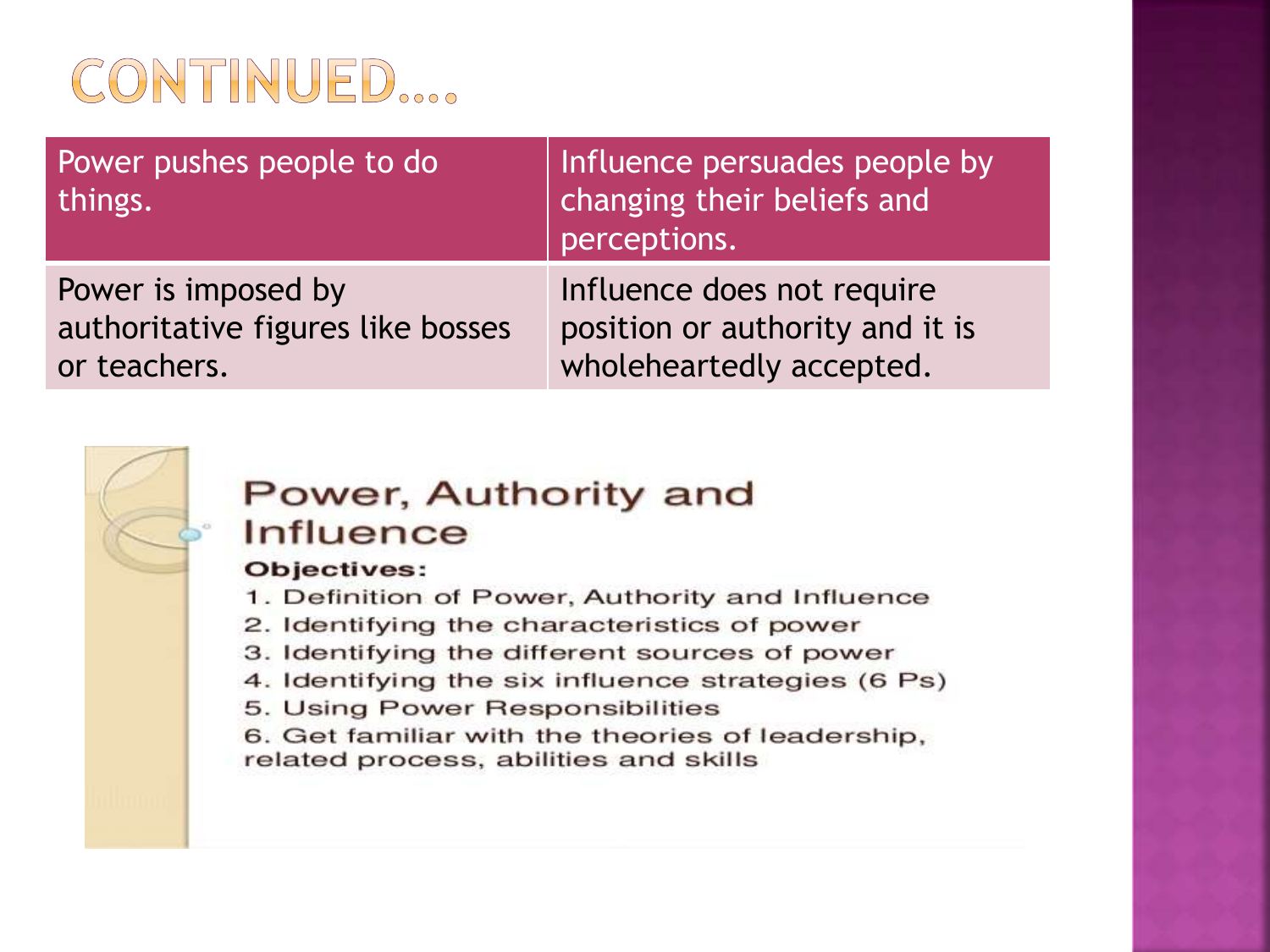

#### **Definitions** · Power: • The capacity of a person or a group to influence other people or groups. <sup>®</sup> (i.e. Manager may decide to recognise the way tasks are allocated within an organization, which will affect the on how the people work)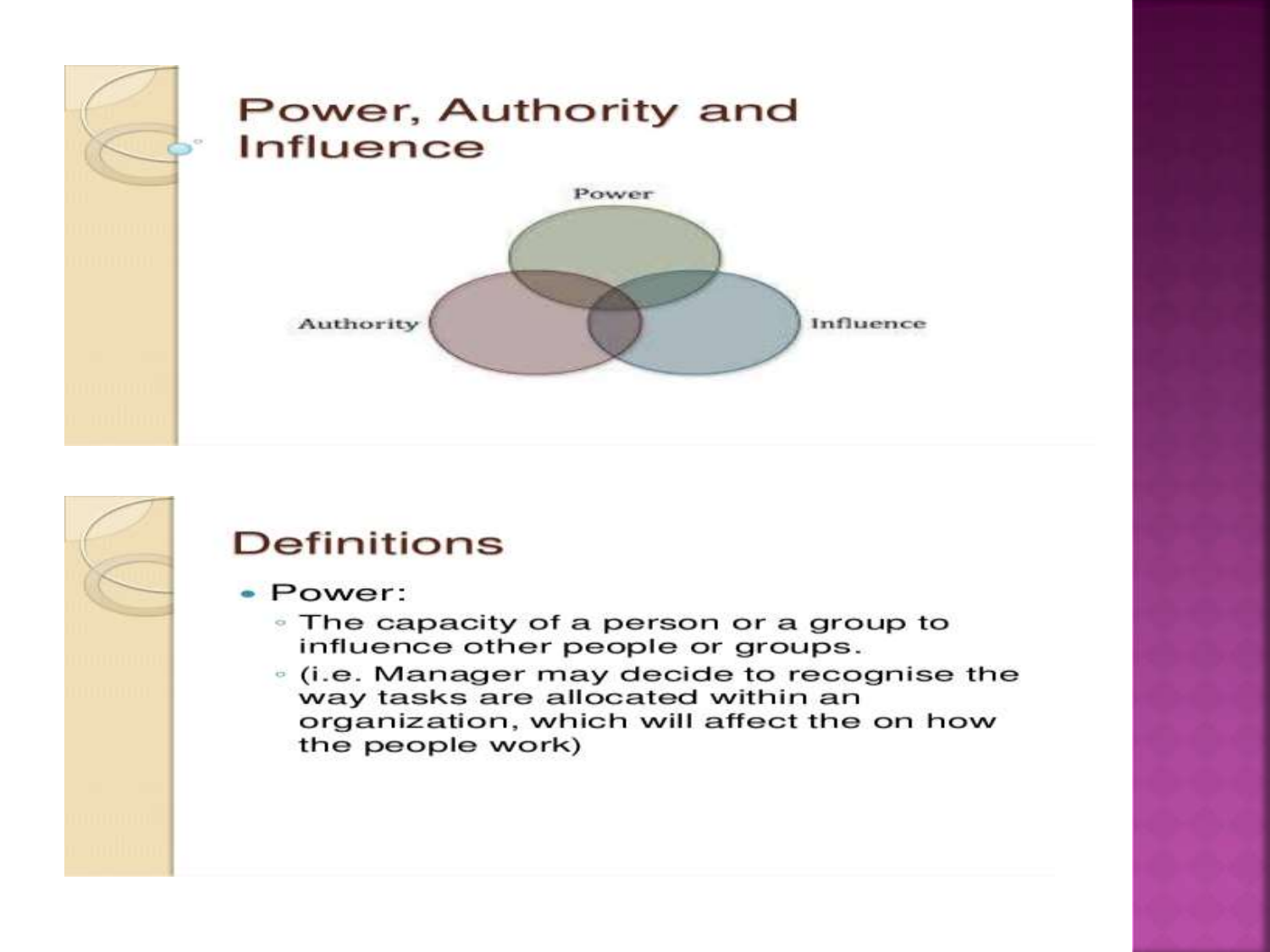

#### **Definitions**

- $\bullet$  Influence:
	- · Occurs when a person or a group affects what another person or group does and/or thinks.
	- . (i.e. New Senior manager had adopted new dress code which had led to others in the organization starts to do so)



#### **Definitions**

- Authority:
	- . Is the power which is formally given to an individual or group because of the position or rule they occupy within an organization.
	- <sup>®</sup> (Authority is subset of Power)

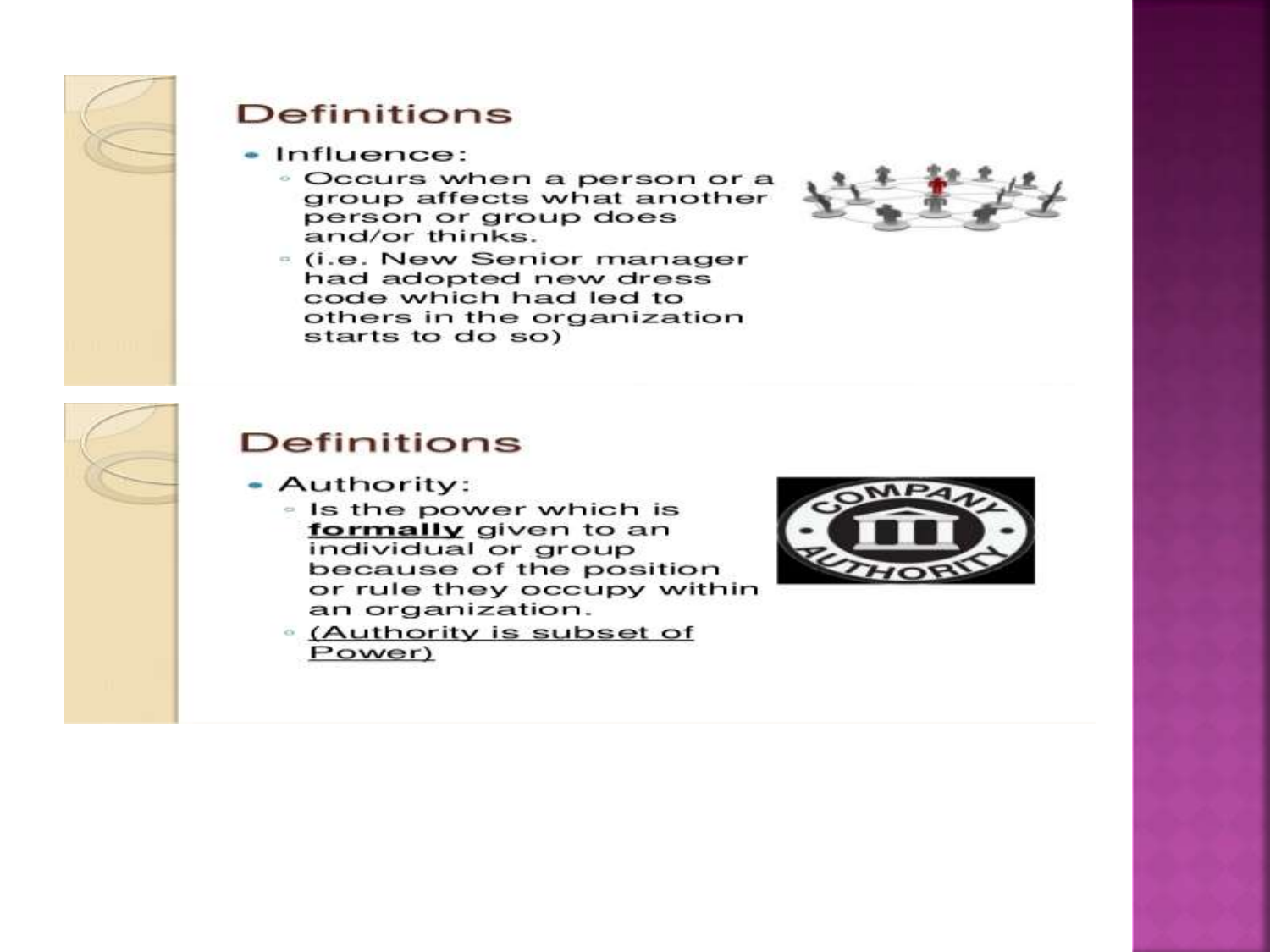

#### **Characteristics of Power**

- Power depends on relationships
- Power derive from difference
- Power is based on beliefs
- · Power is never just one sided
- · Power is contextual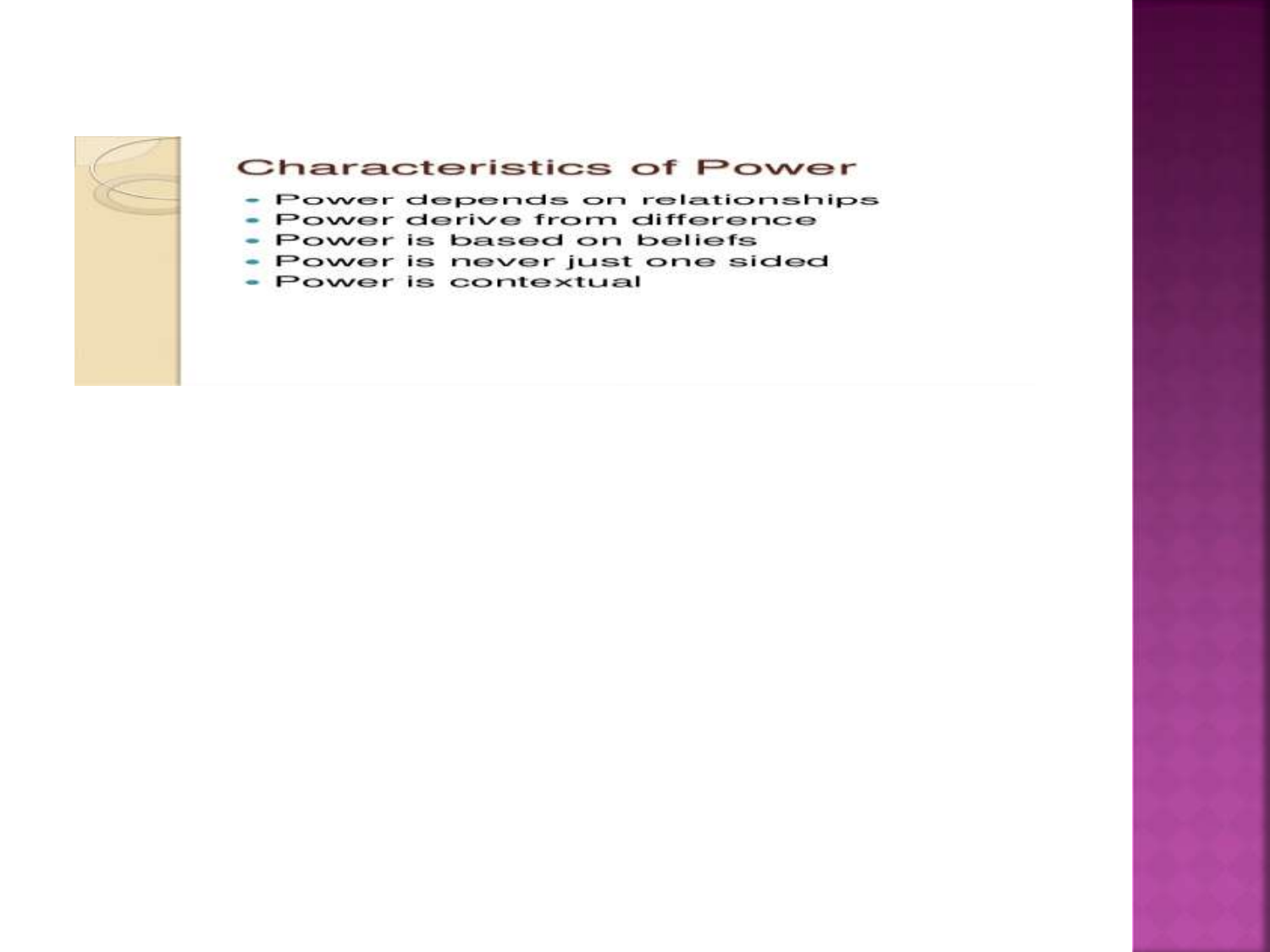## ORE LEADERSHIP VALUES

 Values are the guiding principles in our lives. Leadership occurs within the context of core values. Leaders guide and facilitate others to make a positive difference in their own lives and to contribute to a larger good. Values inform the application of leadership qualities as the competencies of leadership are activated – learned, developed, and practiced – within the set of core values. By focusing on what people believe and value, and then positively building on this understanding, we have the potential for impact far more wide reaching than if we approached leadership development as a problem-solving activity.

#### **1. Respect**

 as demonstrated by self respect and respecting others regardless of differences; treating others with dignity, empathy and compassion; and the ability to earn the respect of others.

#### **2. Making a Difference**

 as demonstrated by personal efforts that lead to making a positive impact on individuals, systems, and/or organizations or positively affecting outcomes.

#### **3. Integrity**

 as demonstrated by moral courage, ethical strength, and trustworthiness; keeping promises and fulfilling expectations.

#### **4. Authenticity**

 as demonstrated by consistency, congruency, and transparency in values, beliefs, and actions; integrating values and principles to create a purposeful life and to contribute to the growth of others.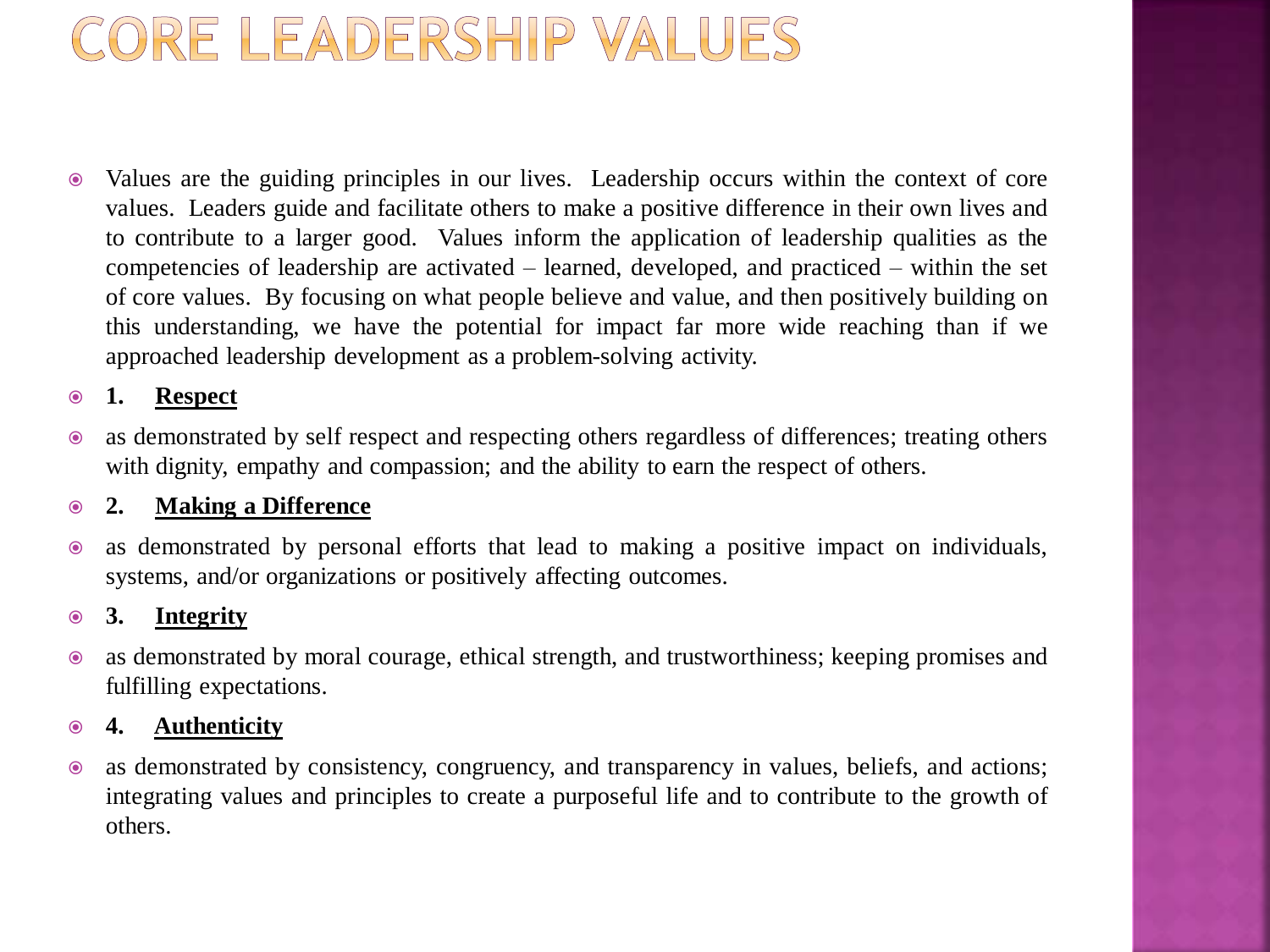### **5. Courage**

 as demonstrated by possessing a strength of self to act with intention on behalf of the common good; taking a stand in the face of adversity; acting boldly in the service of inclusion and justice.

#### **6. Service**

 as demonstrated by commitment that extends beyond one's own self interest; personal humility for the sake of a greater cause.

#### **7. Humility**

 as demonstrated by a sense of humbleness, dignity and an awareness of one's own limitations; open to perspectives different from one's own.

#### **8. Wisdom**

 as demonstrated by a broad understanding of human dynamics and an ability to balance the interests of multiple stakeholders when making decisions; can take a long term perspective in decision-making.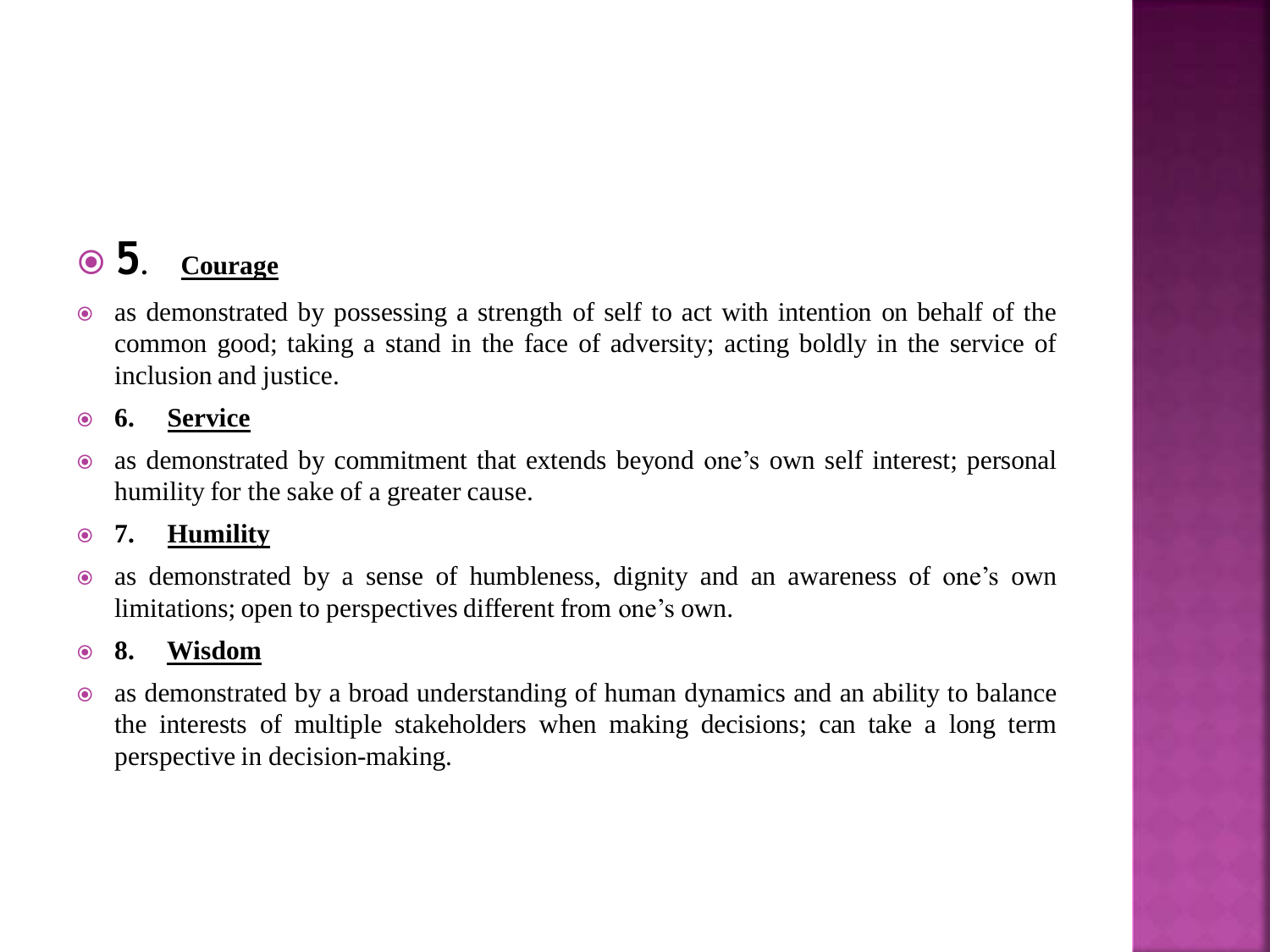## **What are Leadership Traits?**

Leadership traits refer to personal qualities that define effective leaders. Leadership refers to the ability of an individual or an organization to guide individuals, teams, or organizations toward the fulfillment of goals and objectives. It plays an important function in management, as it helps maximize efficiency and achieve strategic and organizational goals. Leaders help motivate others, provide guidance, build morale, improve the work environment, and initiate action.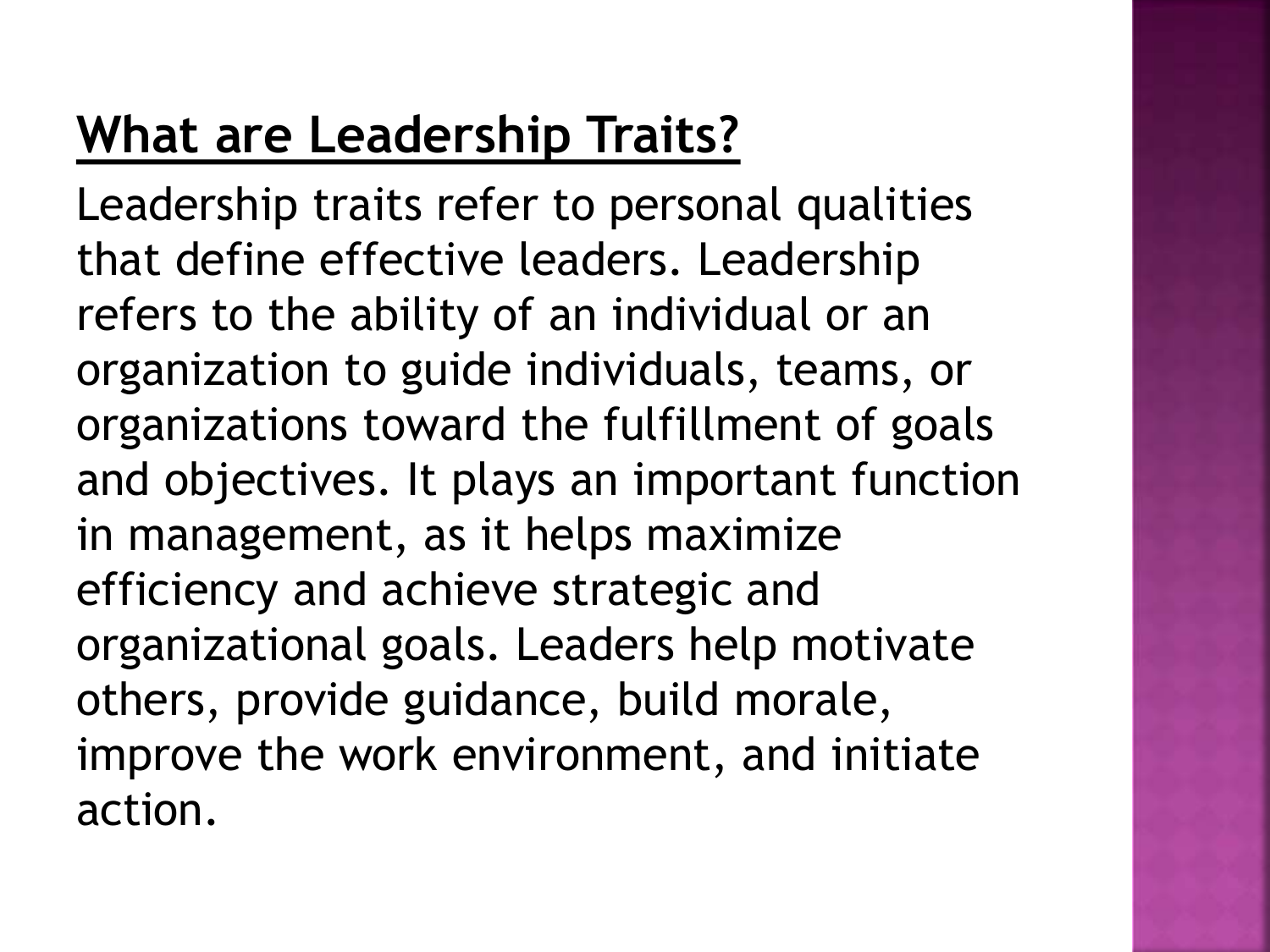## **List of Effective Leadership Traits**

A common misconception is that individuals are just naturally gifted with leadership skills. The truth is that leadership traits, like other skills, can be acquired with time and practice. Below are seven traits of an effective leader:

### **1. Effective Communicators**

Leaders are excellent communicators, able to clearly and concisely explain problems and solutions. Leaders know when to talk and when to listen. In addition, leaders are able to communicate on different levels: one-on-one, via phone, email, etc.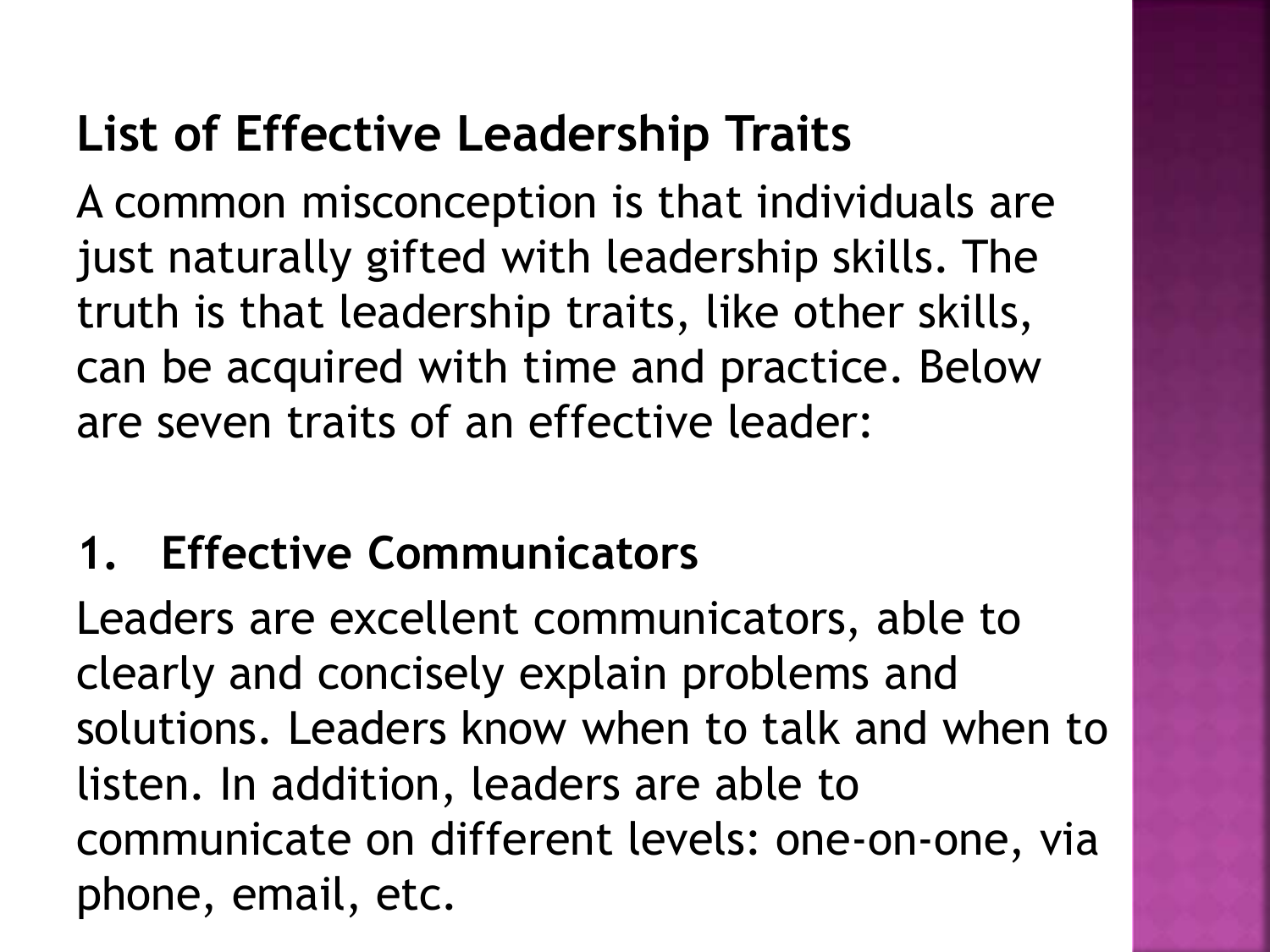### **2. Accountable and Responsible**

Leaders hold themselves accountable and take responsibility for any mistakes. Leaders support and encourage individuality while abiding by organizational structure, rules, and policies that need to be followed.

### **3. Long-term Thinkers**

Leaders are visionaries. This is evidenced by the leadership trait of being able to plan for the future through concrete and quantifiable goals. They understand the need for continuous change and are open to trying new approaches to solve problems or improve processes.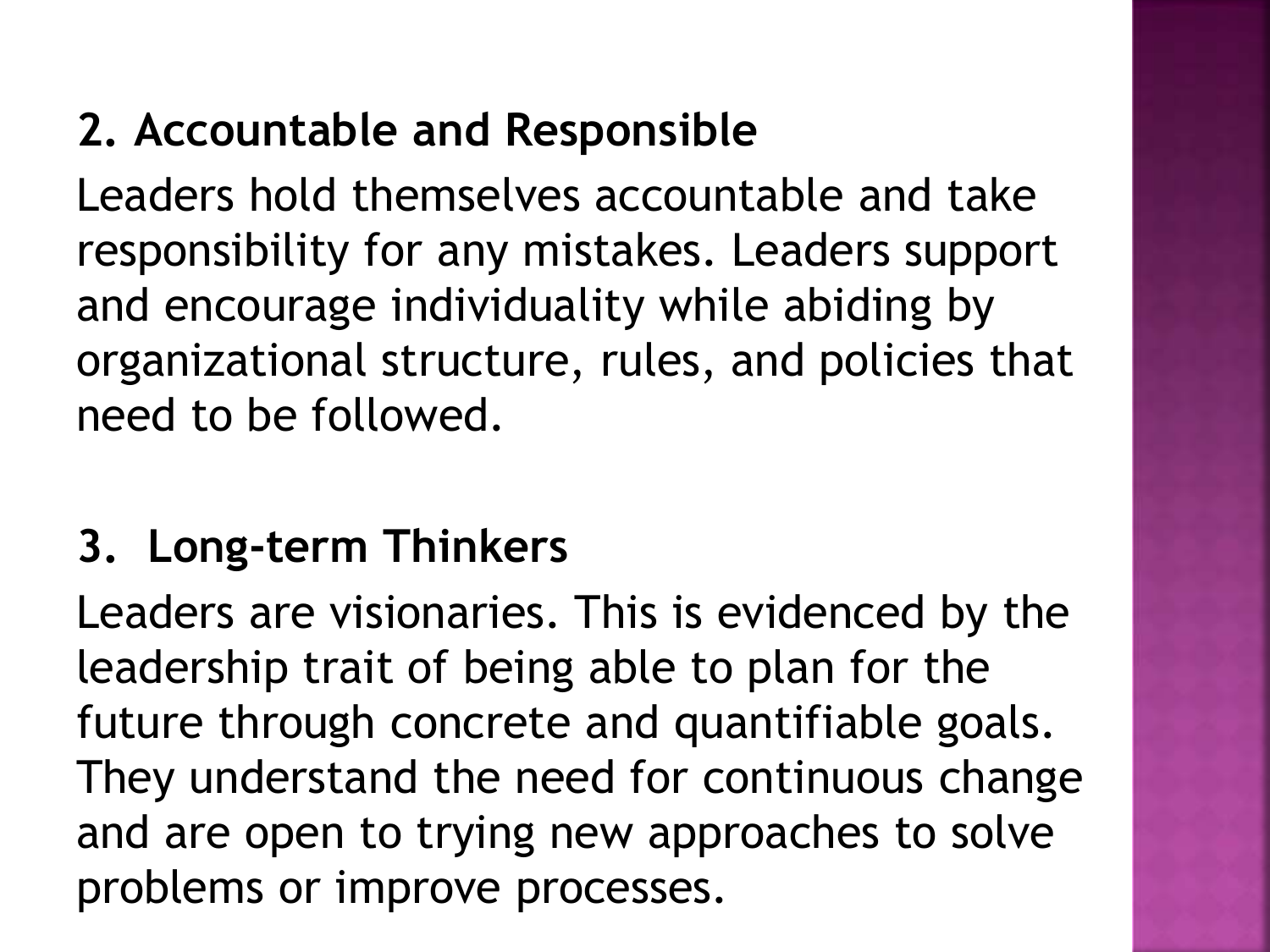### **4. Self-motivated**

Leaders are self-motivated and are able to keep going and attain goals despite setbacks. In addition, good leaders try their best to exceed, not just meet, expectations.

### **5. Confident**

Virtually all good leaders share the leadership trait of confidence. They are able to make tough decisions and lead with authority. By being confident, leaders are able to reassure and inspire others, establish open communications, and encourage teamwork.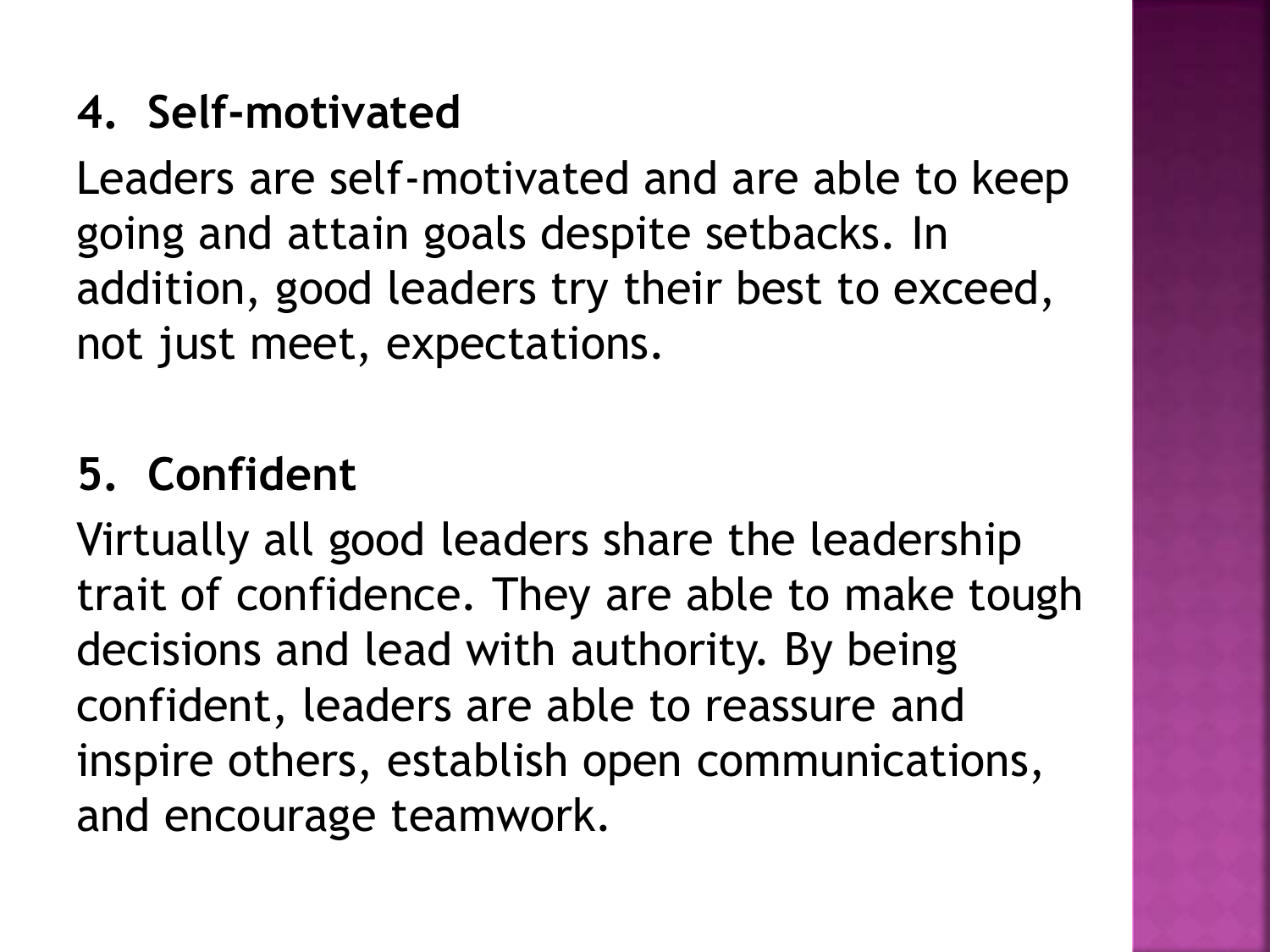### **6. People-oriented**

Leaders are typically people-oriented and team players. They're able to foster a team culture, involve others in decision-making, and show concern for each team member. By being peopleoriented, leaders are able to energize and motivate others. By making each individual feel important and vital to the team's success, they secure the best efforts from each member of the team.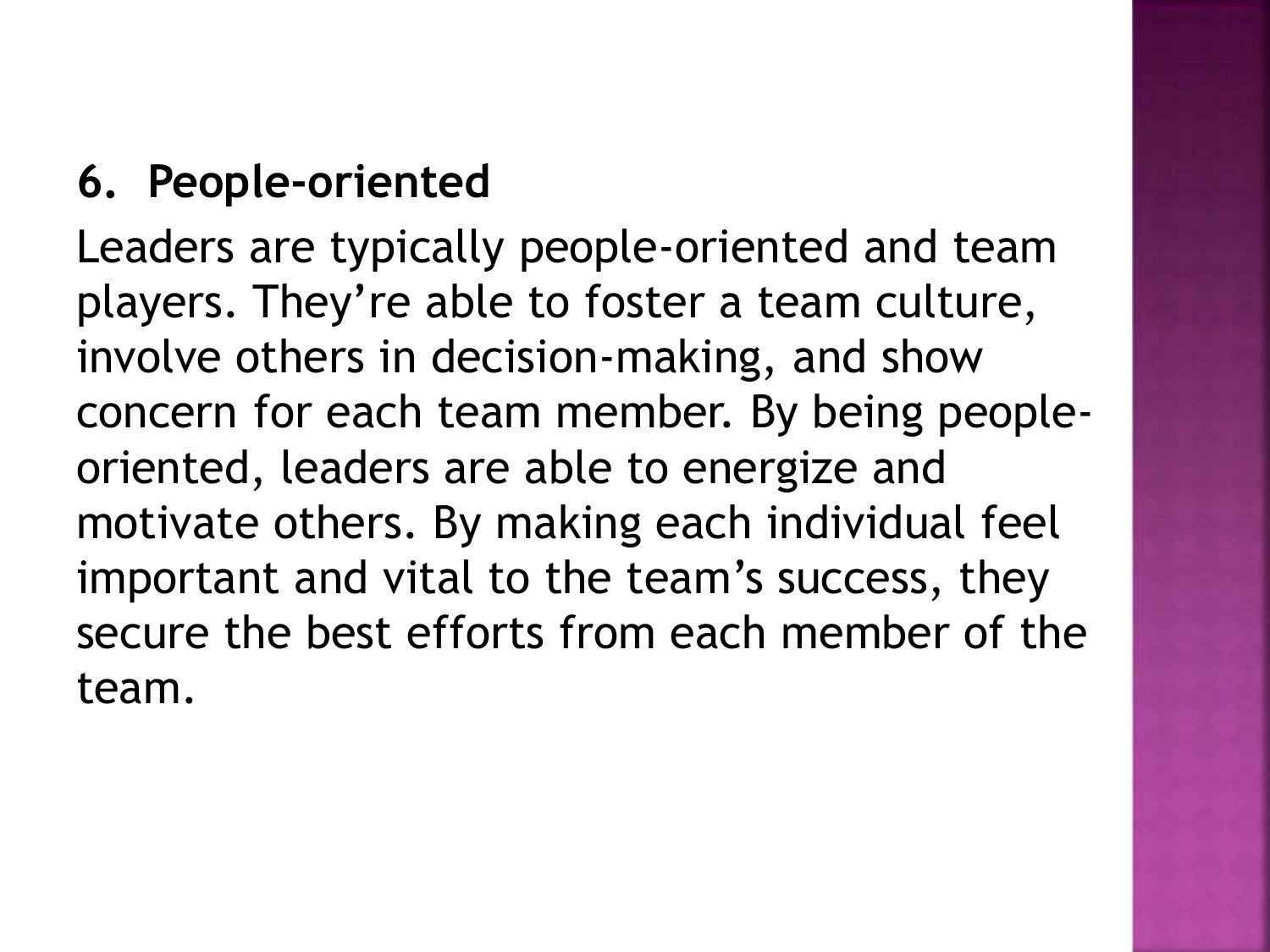### **7. Emotionally Stable**

Leaders exercise good control and regulation over their own behavior and are able to tolerate frustration and stress. Leaders are able to cope with changes in an environment without having an intense emotional reaction.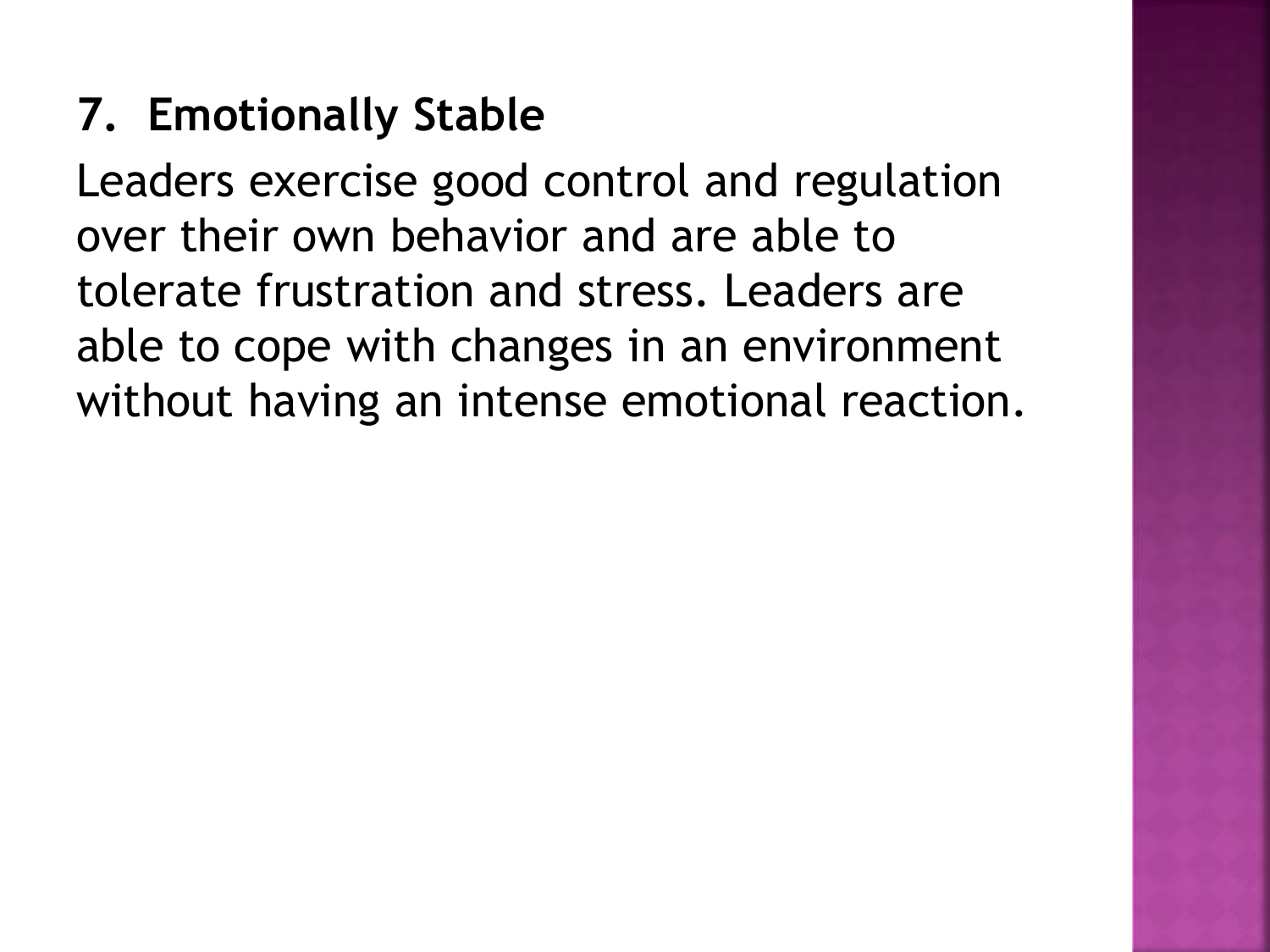## **CONTINGENCY THEORY**

Contingency theories put forth the idea that the success of a leader hinges on the specific situation at hand. Certain factors come into play that define whether a particular leader or leadership style will be effective for the given situation. Those factors include the task, the personality of the leader and the composition of the group that is meant to be led. Its basic assumption is that leadership – success or failure – is situational.

There are a number of different sub-theories that fall under the general contingency umbrella. They include: Fiedler's Contingency Theory, the Situational Leadership Theory, the Path-Goal Theory and the Decision-Making Theory. While all similar on the surface, they each offer their own distinct views on leadership.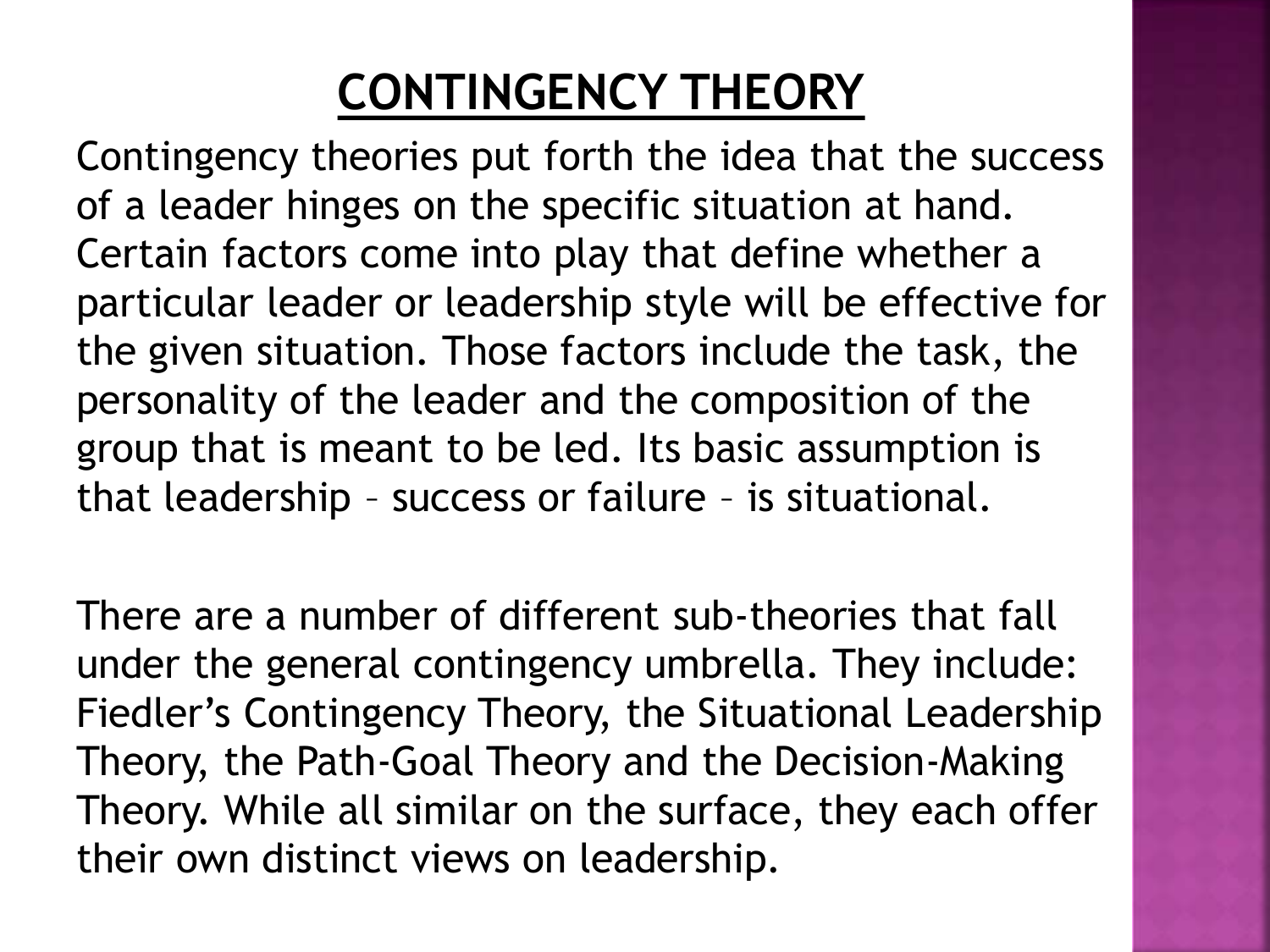## **Fiedler's Contingency Theory**

This theory puts forth the idea that effective leadership hinges not only on the style used by the leader, but also on the control held over the situation. In order to succeed, there must be strong leader-member relations. Leaders must also present tasks clearly and with goals and procedures outlined. They need to possess the ability to hand out punishments and rewards, as well.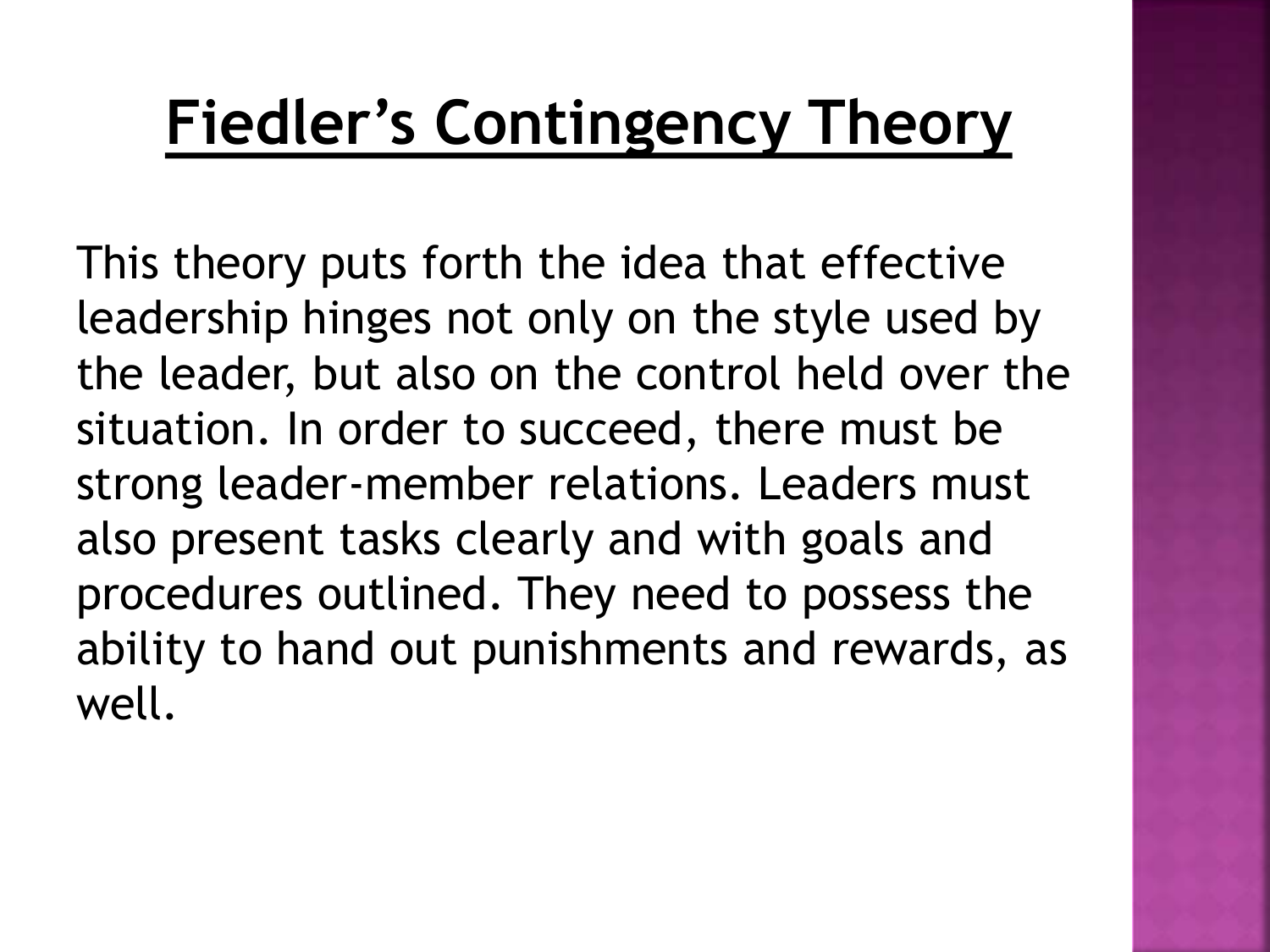## **LEADERSHIP BEHAVIOUR**

Positive leadership behavior is a set of actions, taken by individuals in a position of power and influence, to motivate and cultivate others through mechanisms of empowerment, engagement, and collaborative assignment to meaningful work. Positive leadership behavior promotes happiness, well-being, and mindfulness as goals for organizations that are as important as profit, achievement, and winning in competitive situations, like markets and contract award.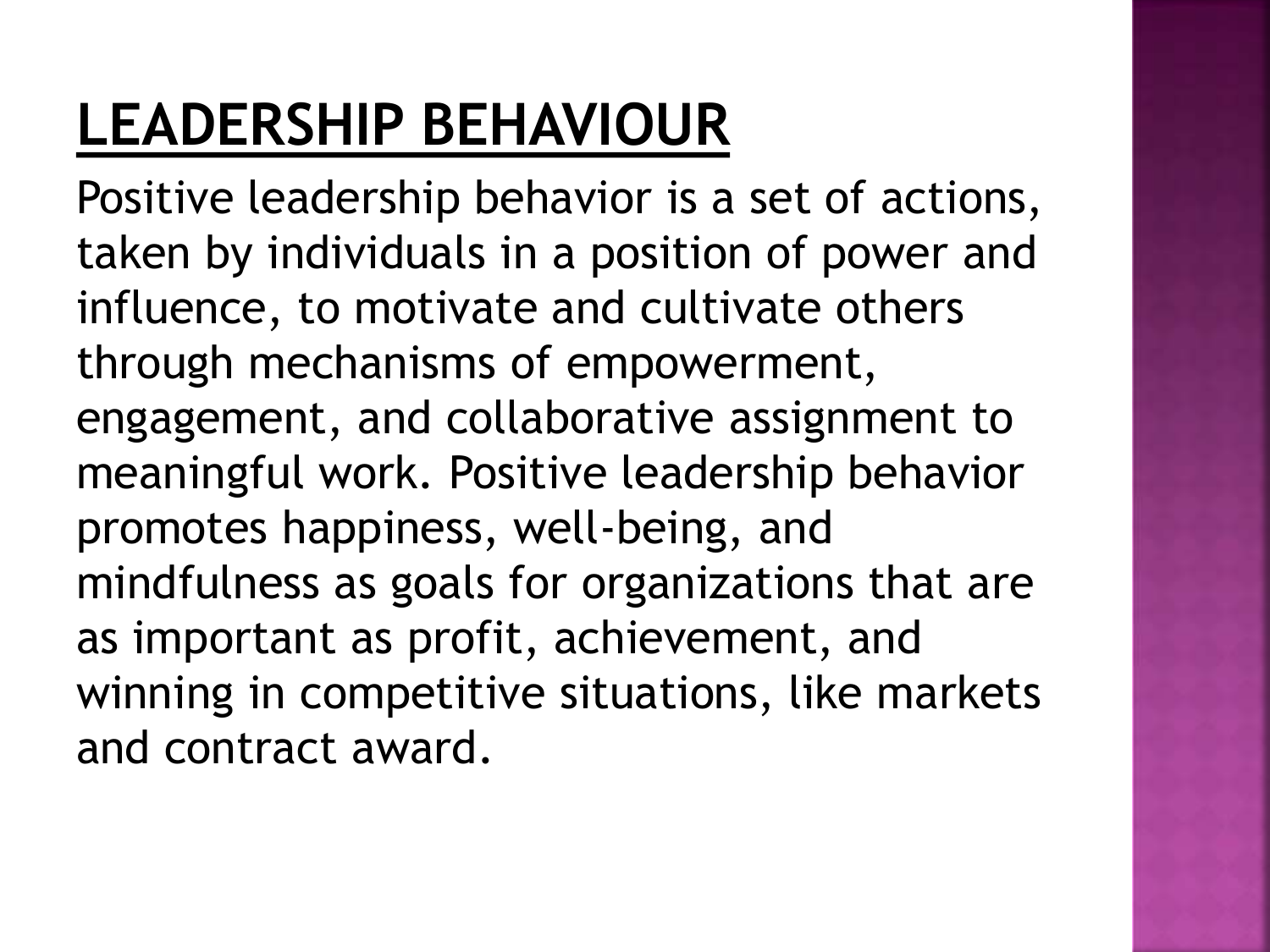### **Being grounded in ethics and integrity.**

Both are hallmarks of the most successful leaders – those who are deeply committed to doing the right things for the right reasons, even when it is difficult or unpopular to stay the course. This underscores the importance of adhering to high principles and professional standards, and doing so with consistency.

### **Building trust.**

This isn't something that just comes automatically to a leader. It's something the most successful know they must earn. To that end, they take actions that gain them respect. They involve others in decisions that affect them rather than making unilateral calls. They are transparent and consistent, so subordinates know what to expect (and can count on it). Successful leaders act in a way that makes others proud to be associated with them.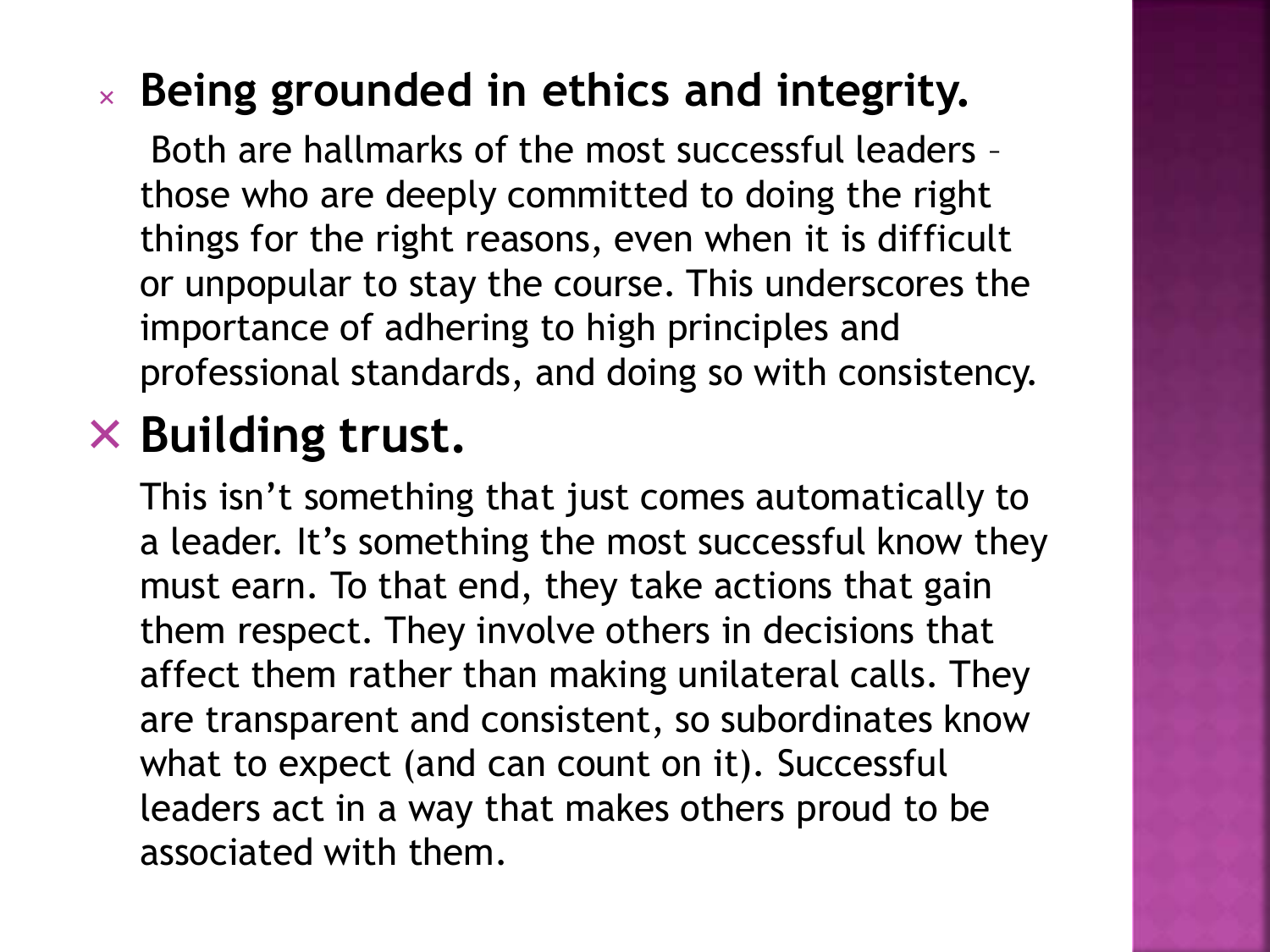### $\times$  Bringing others along.

It's important to help others grow and achieve, and the best leaders serve as both coaches and teachers in pursuit of that goal. It takes looking at individuals and treating them as such in understanding their distinct needs, abilities and goals. At the same time, it takes working with people to help them uncover what they do best and ways to strengthen their assets.

### **Inspiring those around you**.

The most successful leaders have a vision that motivates people to follow. But it's not just the vision – for whatever future or goal or purpose – that inspires. It's expressing it with passion and energy, and backing it with strong beliefs and values that count. It's a matter of exciting people to be equally engaged and uplifted at being a part of something bigger and better.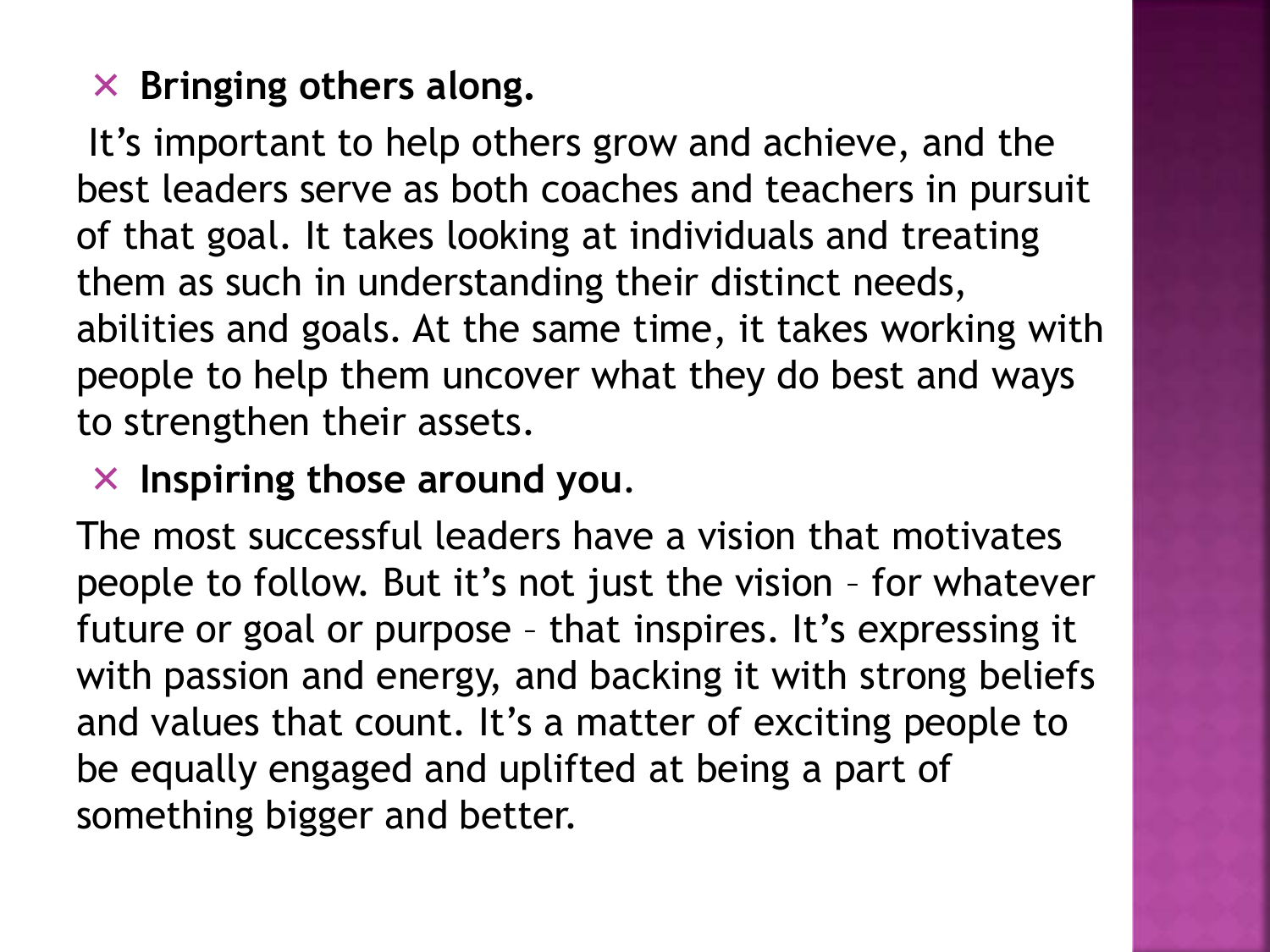## **Encouraging innovation**.

Innovative organizations give their people the space to stretch their creative wings. The culture to make this happen is set by leaders who encourage the art of "possibility" thinking and looking at issues from different perspectives – and who share how such practices have worked for them. The most successful leaders also understand the importance of training people in being more innovative through questioning, observing, experimenting and networking, and to that end ensure that employees get work time each week to do outside-the-job creative endeavors.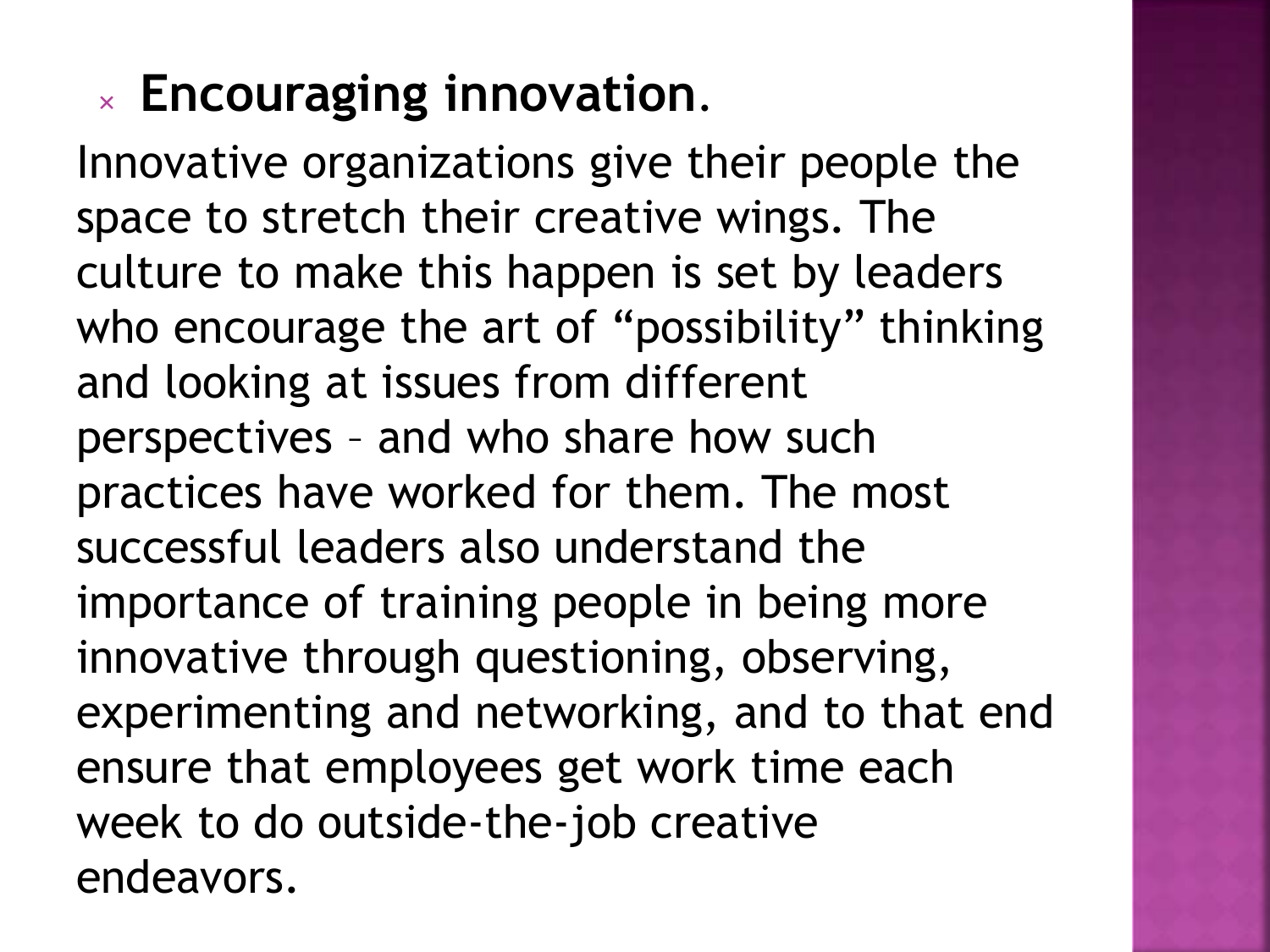### **Reward achievement.**

No one likes to see their hard work and accomplishments go unrecognized. The best leaders make a habit of calling out people who make contributions to the organization, and they do it in in both a timely and appropriate manner. This may be expressed through a tangible reward or a public acknowledgement. Either way, it is a function of a leader who not only sets and shares specific expectations, but shows what happens when individuals meet them. Most importantly, the best leaders deliver what they promise when that happens.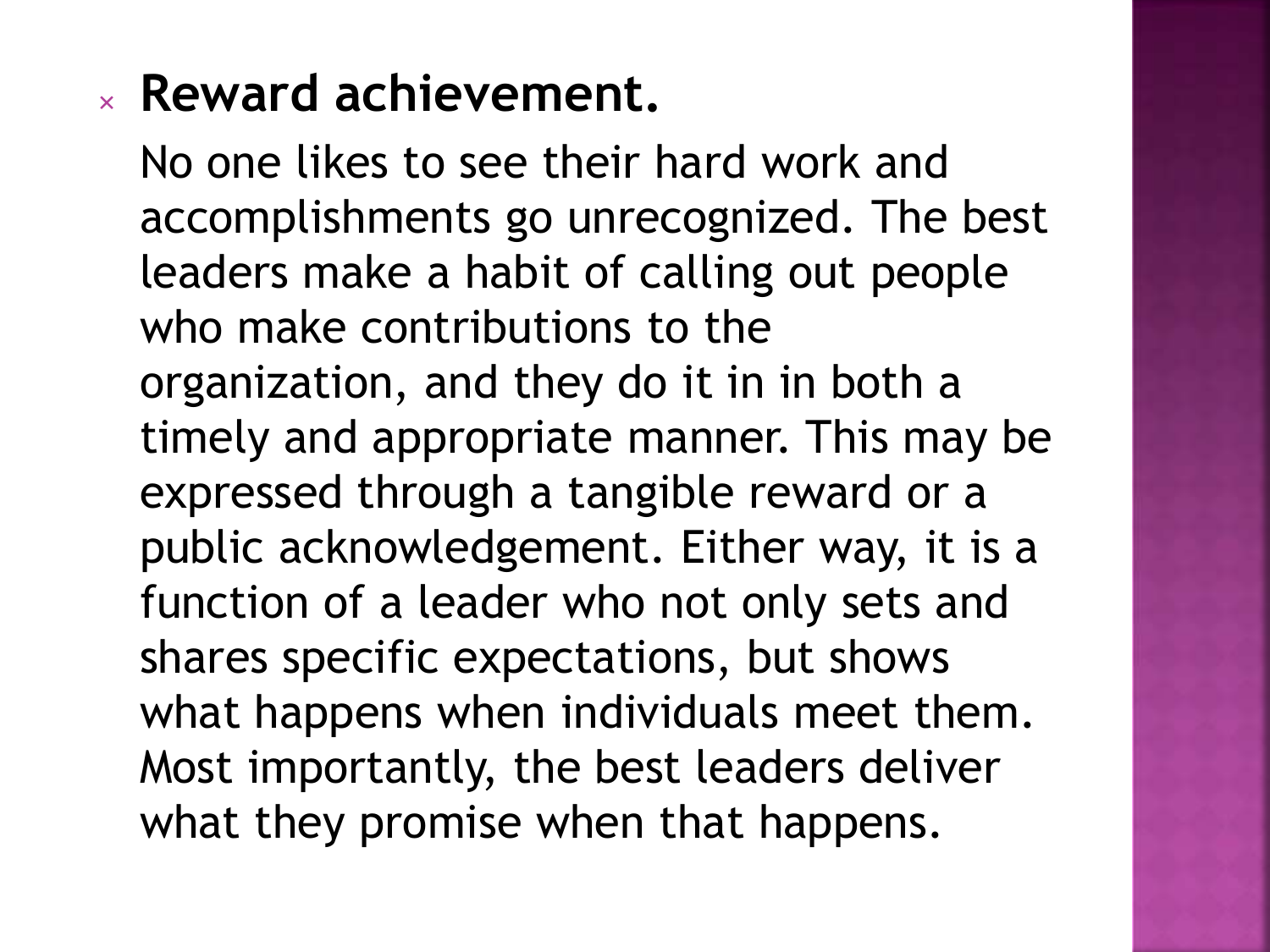## **CONTINGENCY THEORY**

Contingency theories put forth the idea that the success of a leader hinges on the specific situation at hand. Certain factors come into play that define whether a particular leader or leadership style will be effective for the given situation. Those factors include the task, the personality of the leader and the composition of the group that is meant to be led. Its basic assumption is that leadership – success or failure – is situational.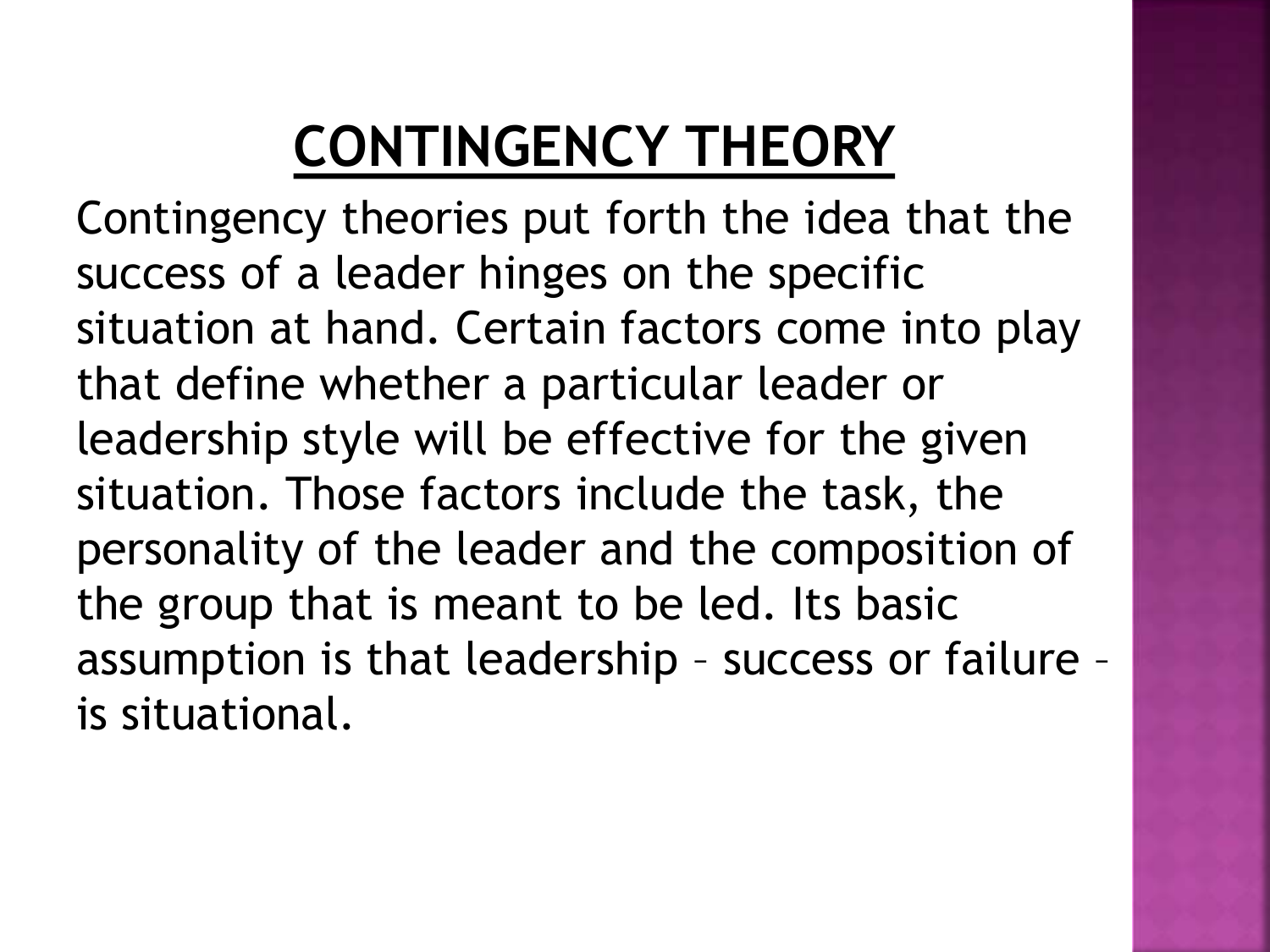There are a number of different sub-theories that fall under the general contingency umbrella. They include: Fiedler's Contingency Theory, the Situational Leadership Theory, the Path-Goal Theory and the Decision-Making Theory. While all similar on the surface, they each offer their own distinct views on leadership.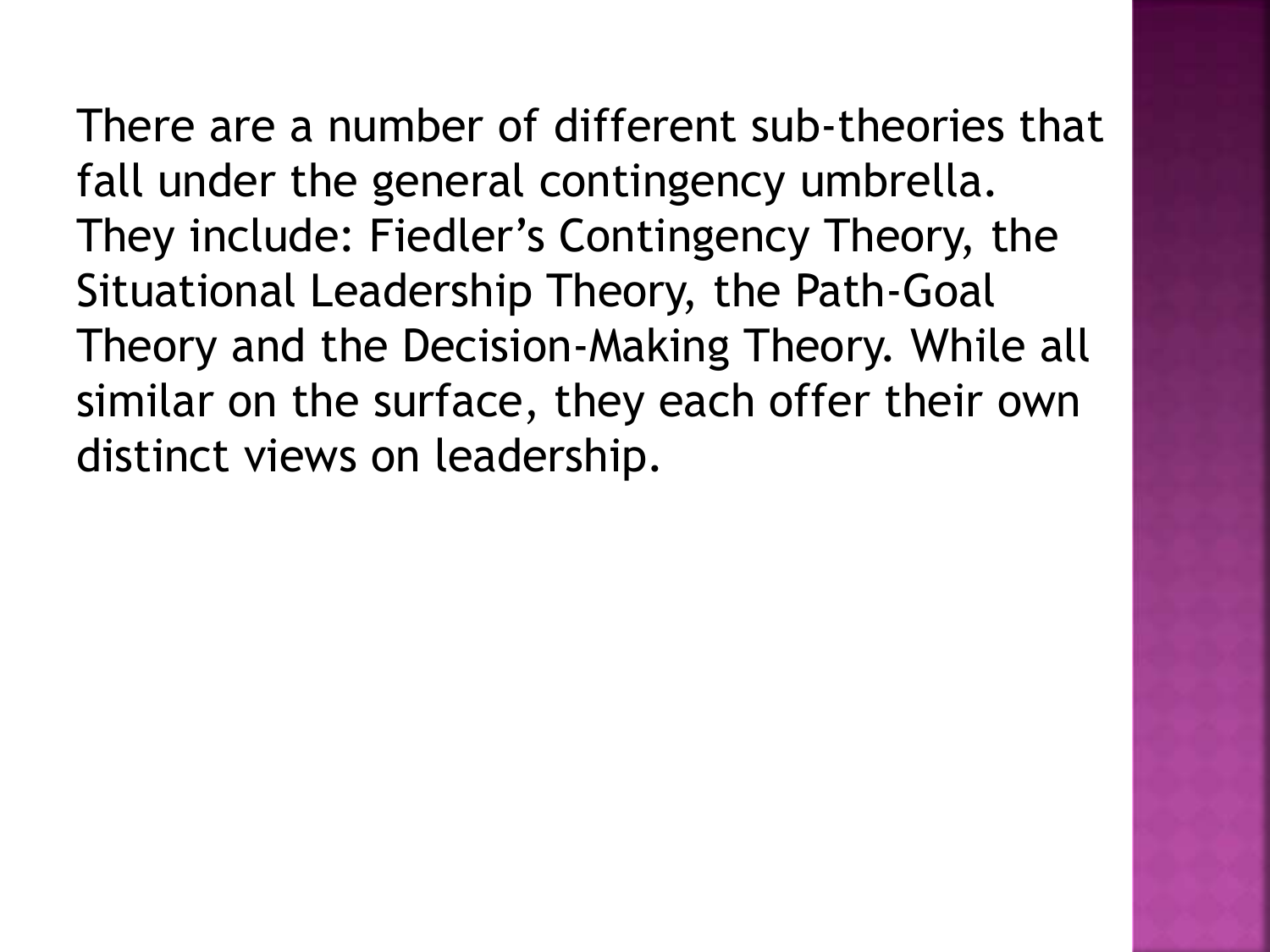## **Fiedler's Contingency Theory**

This theory puts forth the idea that effective leadership hinges not only on the style used by the leader, but also on the control held over the situation. In order to succeed, there must be strong leadermember relations. Leaders must also present tasks clearly and with goals and procedures outlined. They need to possess the ability to hand out punishments and rewards, as well.

This particular theory only fits situations where groups are closely supervised and not team-based. It also uses a least preferred co-worker (LPC) scale to help determine the type of worker the leader least likes working with. This theory emphasizes the leader's disposition as the main trait that defines the ability to lead.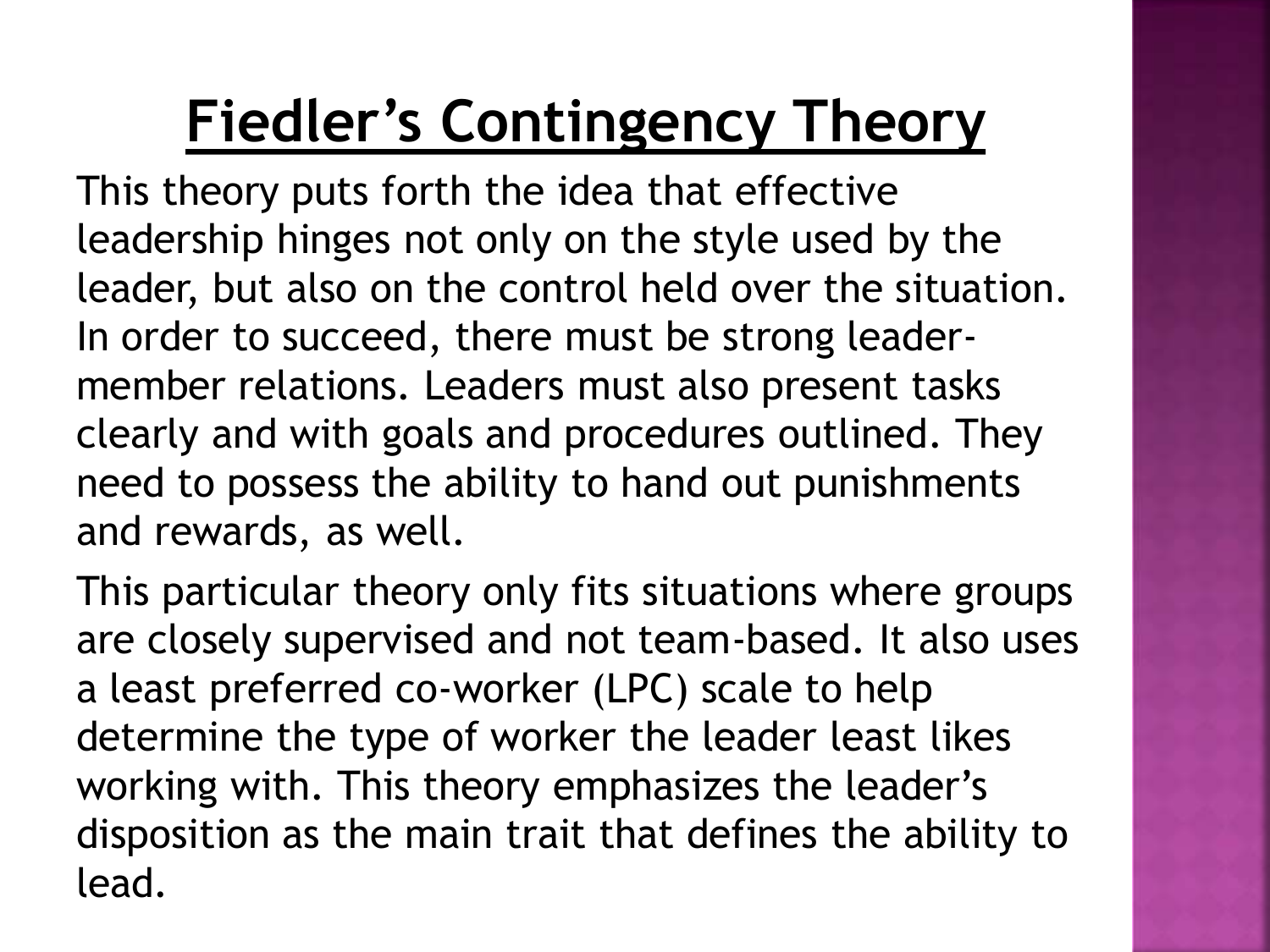More formally called the Hersey-Blanchard Situational Leadership Theory, this model focuses on leadership style and the maturity of those being led. The theory puts forth the idea that leadership styles hinge on four behaviors: telling, selling, participating and delegating.

The maturity levels range from an incompetence or unwillingness to perform the task, to a willingness and ability to perform. The idea is that a successful leader will adapt leadership techniques to fit the maturity level of the group in question on a situational basis.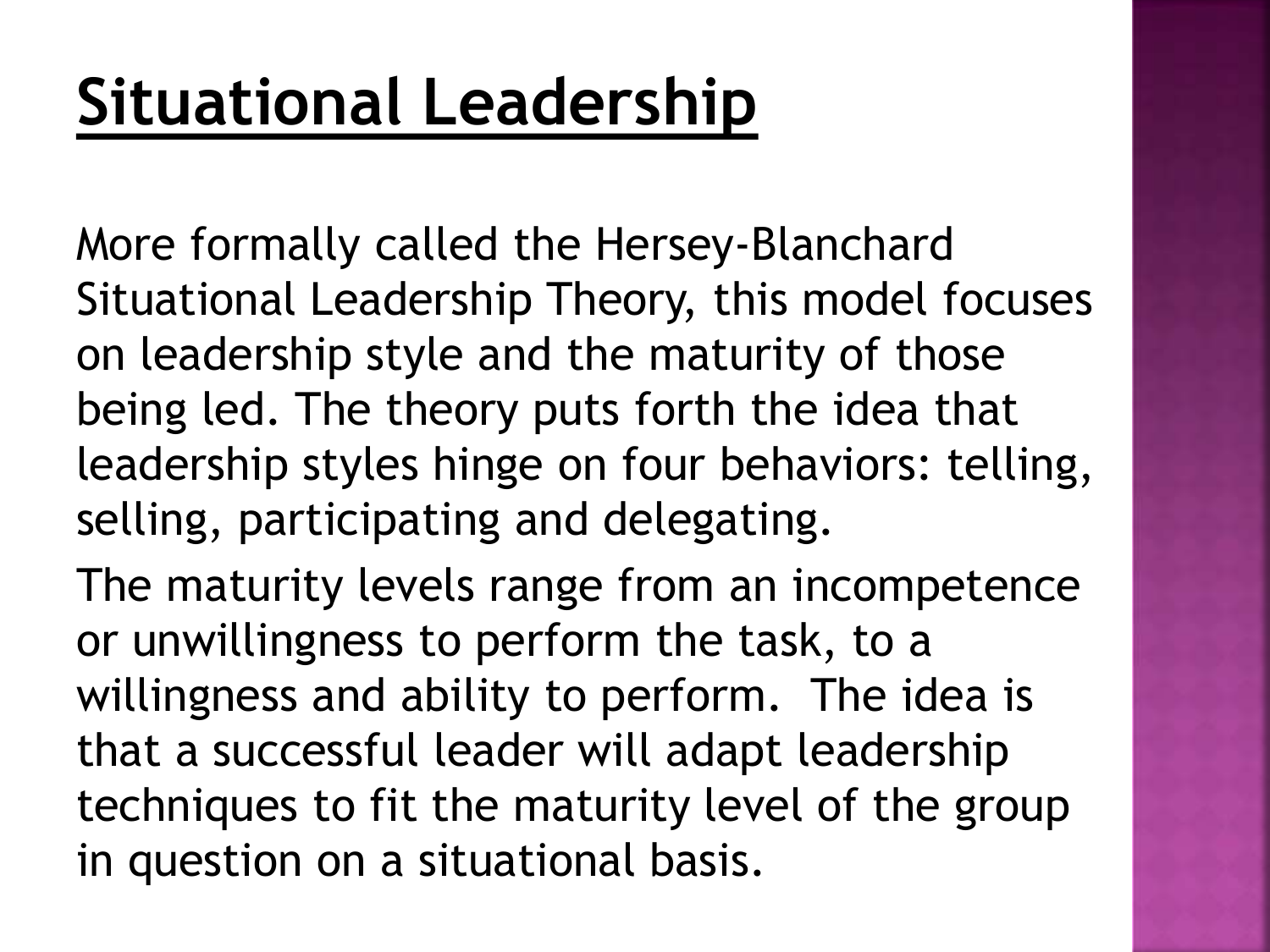## **Path-Goal Theory**

This theory combines two popular theories – goal-setting and expectancy – into one. It puts forth the idea that effective leaders help those in their direction attain their goals. Under this theory, leaders have the responsibility of making sure their subordinates have the support and information required to achieve the goals set forth. Essentially, this theory holds that effective leaders create clear paths to help their subordinates achieve goals and that they work to remove obstacles that stand in the way.